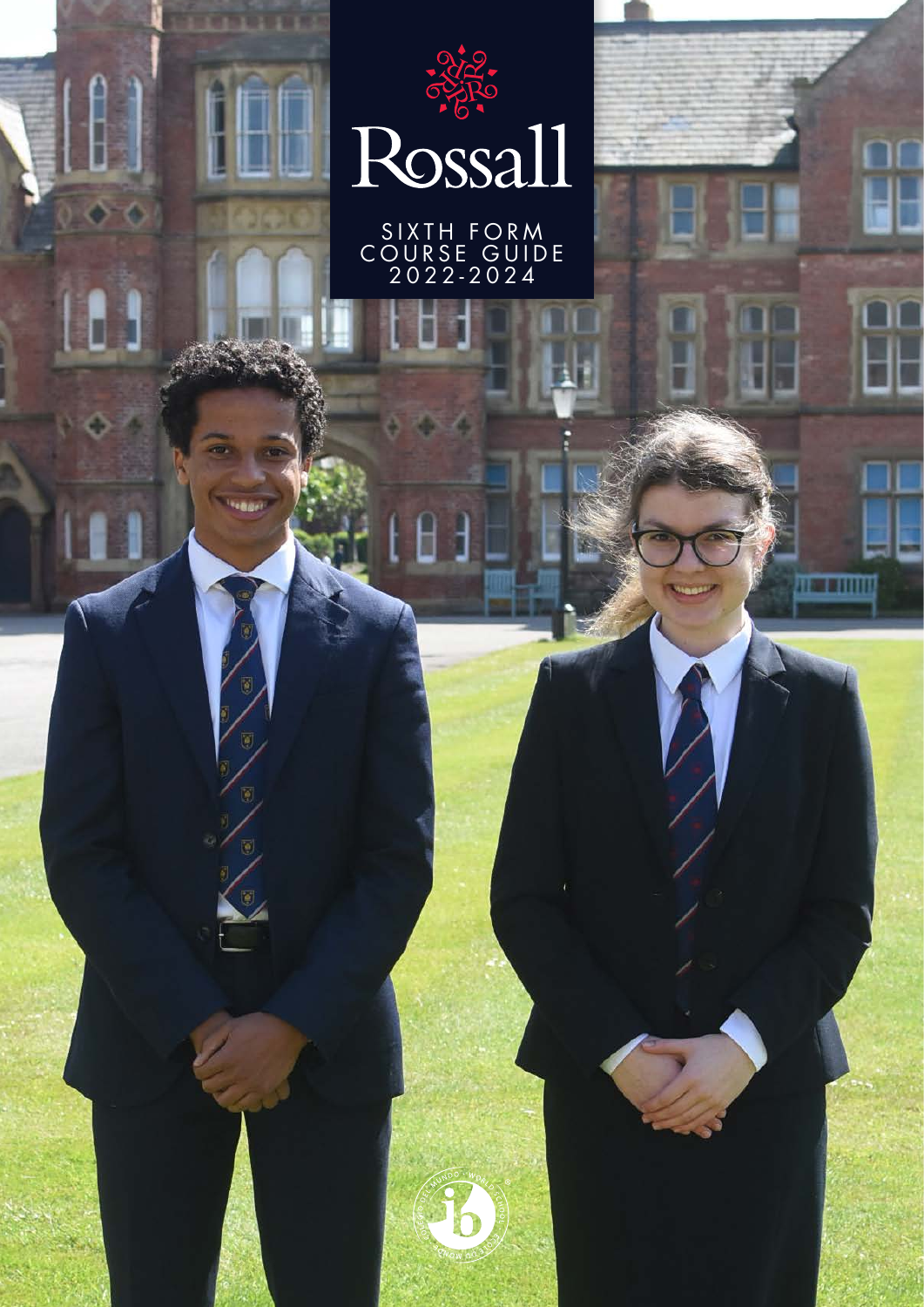

The transition from GCSEs into the Sixth Form is one of the most rewarding journeys in education. Moving from a series of compulsory subjects, to a bespoke timetable based on the strengths and passions of the individual, allows every student to flourish in their specialist areas, providing a pathway for even greater success in whichever route is taken beyond school.

The Sixth Form at Rossall is unique in the Fylde Coast in offering A Levels and the International Baccalaureate, with the option to undertake BTECs alongside one or more A Level subjects. In the International Baccalaureate, students select three subjects at Higher Level and three subjects at Standard Level, to be studied in conjunction with the IB Core of Creativity, Activity and Service, Theory of Knowledge and the Extended Essay. Students must select subjects from a number of different subject areas and the information provided later in this guide explains this in more detail. A Level students typically opt to study three subjects, alongside the Extended Project Qualification and an Enrichment option. Some students, most commonly those studying the Sciences and Mathematics, or a Modern Foreign Language may study four subjects. Students on the A Level pathway also have the option to study a BTEC Extended Diploma in combination with one A Level subject.

At the heart of the transition onto any of the above courses is the necessity to make the right choice for you - for some, this will come naturally but we are here to support those who are uncertain about their best pathway. Certain courses in Higher Education or for Degree Apprenticeships will require specific subjects, or a combination of subjects as an entry requirement. It is important, therefore, for students to consult with members of the Sixth Form Team, or those on Senior Management, as well as their form tutor, and their parents or guardians, as they make these choices that may well determine their academic success.

Whilst academic success is at the forefront of all that we do – it has to be, with so much focus placed on life beyond school - in the Sixth Form, we believe it is important to explore the multi-faceted nature of the word 'success'. Academic grades are obviously important, to both the student and the school, but they do not define, solely, the success of the individual. For some, securing a C Grade in a subject they have found challenging, is akin to another who secures an A<sup>\*</sup>. Success is about individual target setting; designing your own path through life; setting high standards for yourself and those around you; and learning from, rather than being afraid of making mistakes.

Indeed, life in the Sixth Form is about taking the opportunity to try new things; to step out of your comfort zone; to be ambitious; to take risks and be brave; to reach out and help those around you; to celebrate success, both personal and of your peer-group; and to embrace the challenges when they inevitably arrive. In return, we ask the following from you:

- Get involved if the opportunity arises, and if the opportunity is not available, then create it yourself.
- Be ambitious for yourself and bring those around you up to your level.
- Never be apathetic  $-$  apathy is the quickest way to waste your potential.
- Be kind to those around you, but also to yourself. It is ok not to be ok, and it is absolutely fine to make mistakes. Learning from them is all part of the journey.
- Constantly ask yourself: what can I do to become a better human being.

Put simply, we want every student who journeys through the Sixth Form at Rossall to become a better human being because of their experiences here, and we will do everything possible to make that happen.

Kind regards,

**Mr N Crombie** *Director of Sixth Form*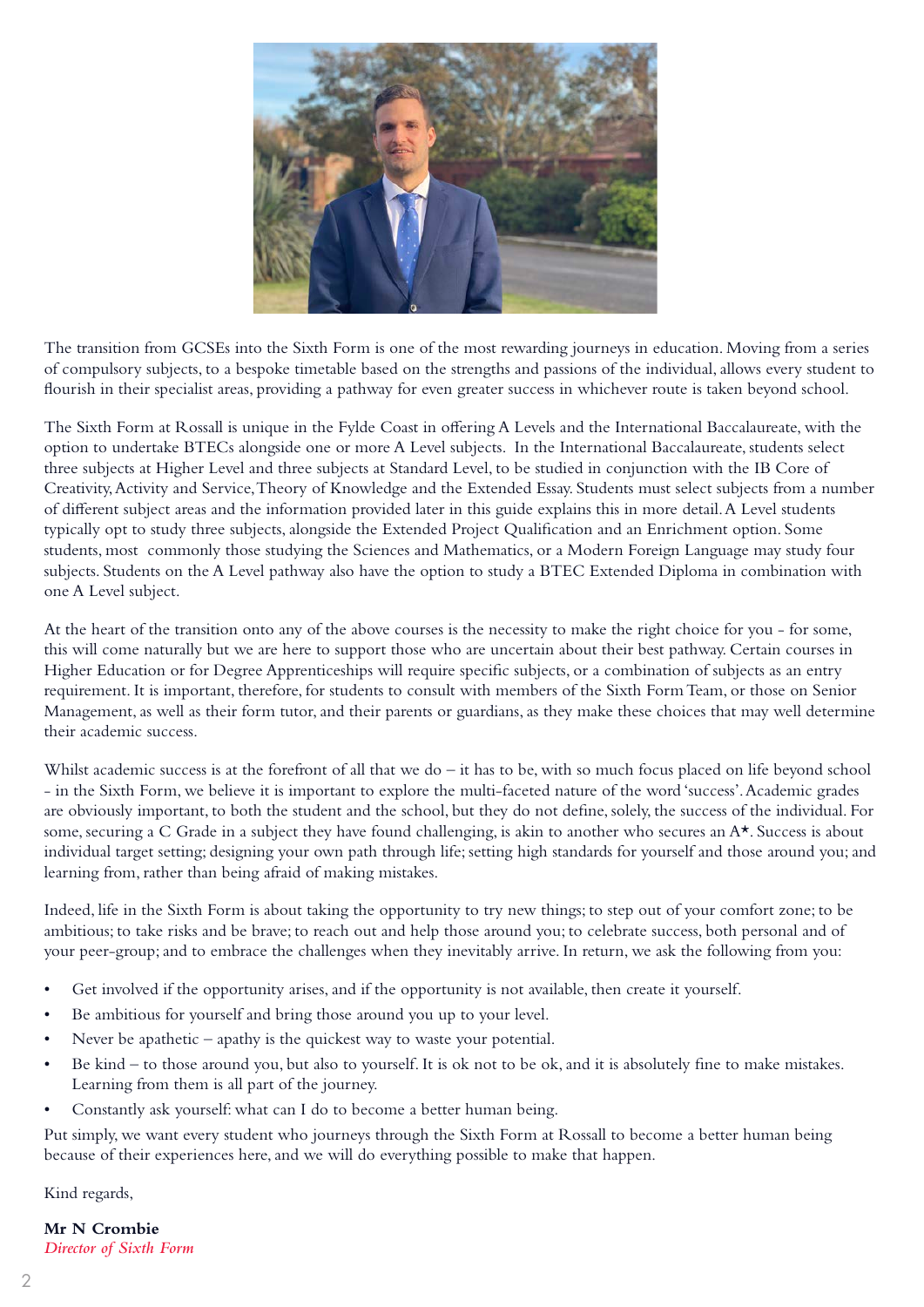## *The Beauty of Choice*

A Sixth Form education at Rossall is a true pre-university experience, designed to stimulate, challenge and inspire in equal measure. Our world class Sixth Form curriculum is unique in the region; we offer A Levels, an A Level and BTEC combined programme and the International Baccalaureate Diploma. Those students studying A Level or BTEC will extend their qualification portfolio by completing the Extended Project Qualification and will have the opportunity to maintain breadth of interests through our tailored Enrichment programme. The EPQ is a formal opportunity for students to exercise full control of what they learn, and reflect on the process of learning, and gives them the chance to explore their passions and interests whilst developing academic research skills so sought after by universities. Enrichment sessions give students a chance to explore an academic area that complements and enhances their learning experiences in the Sixth Form and will include options such as Photography, Astronomy, Film and Geology.

Choosing the correct Sixth Form pathway can be a tough decision for students to make, but the chance to select a course of study post-sixteen gives students a unique opportunity to opt for the qualification that best fits with their learning style, their interests and, of course, their plans for the future.

Ultimately, the choice is down to the individual. At Rossall, our staff encourage students to ask themselves three questions to help them make their choice:

### WHICH SUBJECTS DO I ENJOY?

### DO I POSSESS THE NECESSARY SKILLS AND ABILITIES TO TAKE THESE SUBJECTS?

WHICH SUBJECTS DO I NEED FOR ENTRY TO MY INTENDED UNIVERSITY OR COLLEGE COURSE?

Armed with this knowledge and self-awareness, students can make a choice that will make their time in the Sixth Form productive, enjoyable and successful. Our teachers provide a brilliant balance of inspiration, care and deep subject knowledge to ensure that our students have all they need for a successful future. We are proud of our students' academic achievements and delighted that they consistently achieve above national and world averages in their examinations.

## *How to Choose Your Subjects*

It is not easy to decide which subjects you wish to study at Sixth Form. It is a huge decision that can impact on your university choices and even your future career. The UK's leading universities make no secret of favouring some subjects over others and if you have aspirations to study at one of the top destinations, you must choose wisely.

Universities look for students who not only have good grades, but grades in the right subjects for the course they want to apply for. If you already know what you want to study at university, you should think about choosing subjects that give you the best possible preparation for your chosen degree course. If you are not sure what you want to study at university, it is important to choose subjects that will leave as many options open as possible.

### *Things to take into consideration:*

### DOES THE COURSE YOU WISH TO STUDY AT UNIVERSITY REQUIRE SPECIFIC SUBJECTS?

Some courses require you to take certain subjects at A Level and IB. Students interested in studying Medicine at university must take Chemistry, Biology and either Mathematics or Physics (or both). Similarly, language courses typically require an A Level or IB Higher Level in that particular language.

### CERTAIN SUBJECTS CAN KEEP YOUR OPTIONS OPEN FOR THE FUTURE

Facilitating subjects such as English Literature, Mathematics and Further Mathematics, Sciences, Languages, History and Geography are useful if you do not know what you want to study at university and will give you more of a choice if and when you do decide to advance to higher education.

### A LEVEL AND IB SUBJECTS ARE MORE DIFFICULT THAN GCSE LEVEL

At Sixth Form level, subjects are studied in greater detail and the transition from GCSE to IB or A Level is significant. Many A Level and IB subjects require at least a Grade 6 at iGCSE/GCSE to continue to study the subject at an advanced level.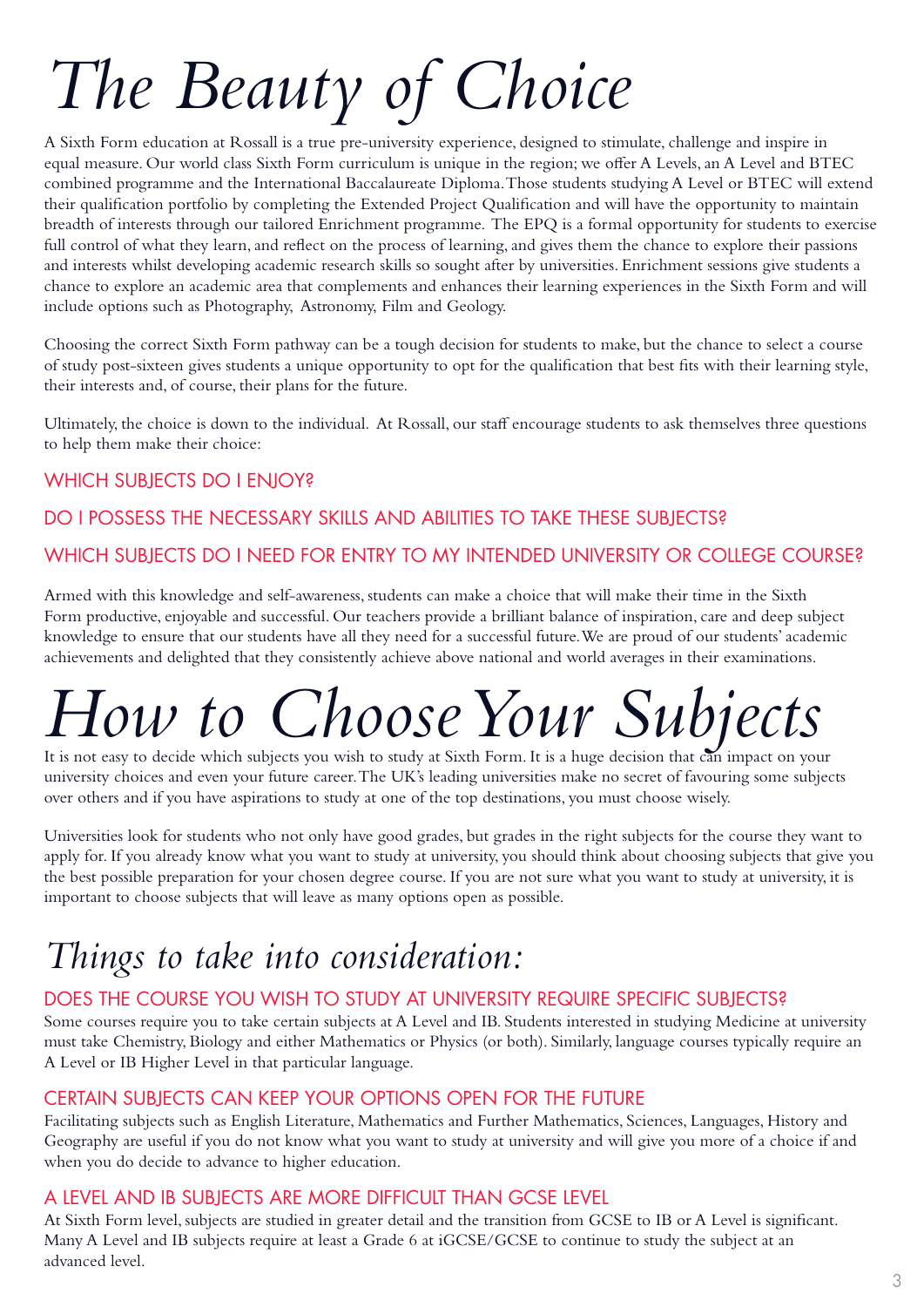### SUBJECTS CAN AFFECT YOUR UNIVERSITY CHOICE

If there is a certain university you have your heart set on, find out their course entry requirements before making your subject choices, but be realistic and open to advice.

### CHOOSE SUBJECTS YOU WILL ENJOY!

Most importantly, you have to enjoy what you are studying. You are more likely to do well in a subject if you feel passionate about it.

## Subjects offered\*at *Rossall Sixth Form*

### A LEVEL

|                                | 5  |
|--------------------------------|----|
|                                | 5  |
|                                | 6  |
|                                | 6  |
|                                | 7  |
|                                | 7  |
|                                | 8  |
| Extended Project Qualification | 8  |
|                                | 9  |
|                                | 9  |
|                                | 10 |
|                                | 10 |
|                                | 11 |
|                                | 11 |
| Modern Foreign Languages       | 12 |
|                                | 12 |
|                                | 13 |
|                                | 13 |
|                                | 14 |
|                                | 14 |
|                                | 15 |
|                                | 15 |
|                                |    |

### PRE U

Product Design and Architecture ....... 16

### BTEC

|--|--|

### IB

|                                     | 17 |
|-------------------------------------|----|
|                                     | 18 |
|                                     | 18 |
|                                     | 19 |
|                                     | 19 |
| English A - Language and Literature | 20 |
|                                     | 20 |
|                                     | 21 |
|                                     | 21 |
|                                     | 22 |
|                                     | 22 |
|                                     | 23 |
|                                     | 23 |
|                                     | 24 |
|                                     | 24 |
|                                     | 25 |
|                                     | 25 |
|                                     | 26 |

### IELTS

English as an additional Language ....... 26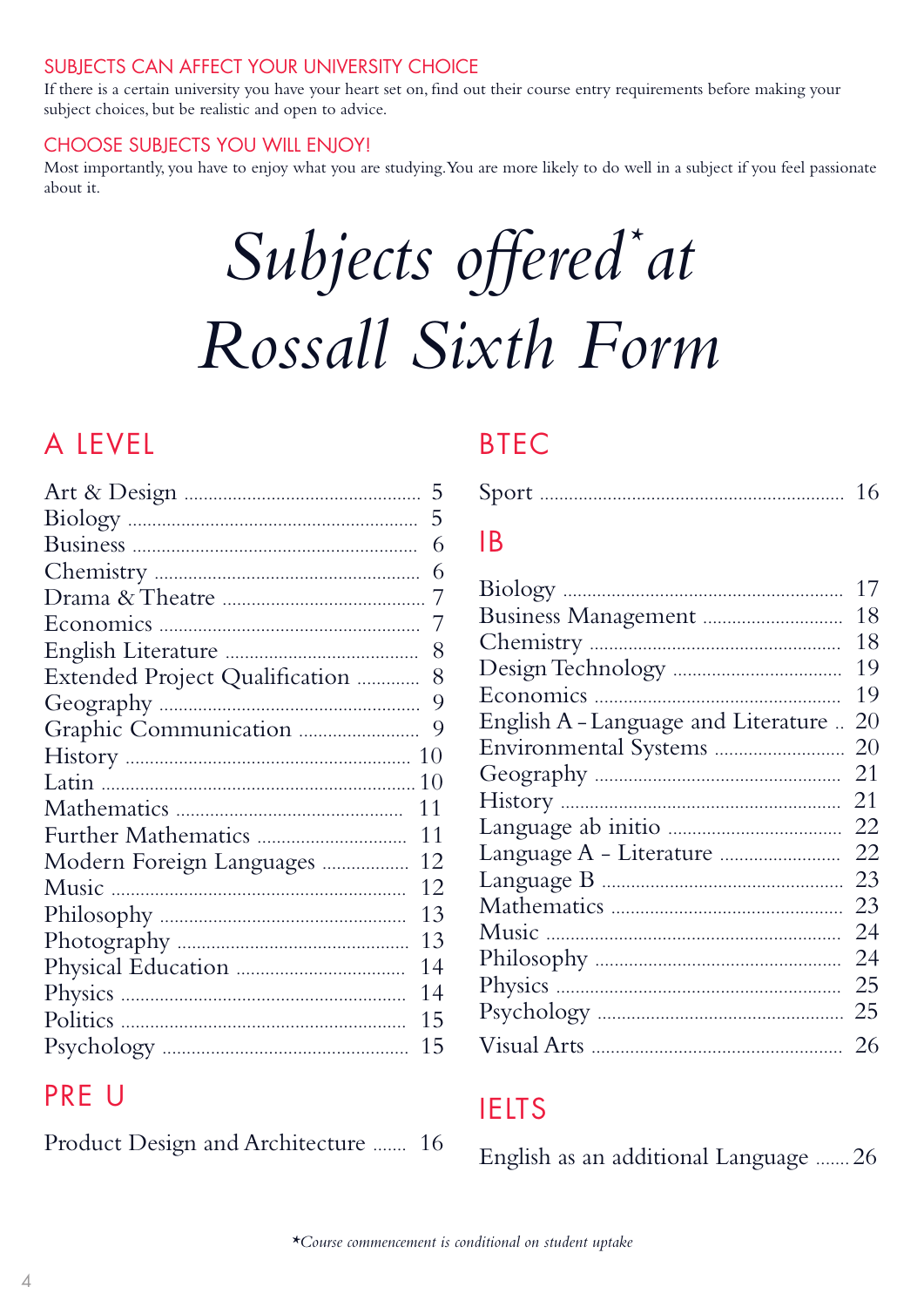### A LEVEL - AQA *Art & Design*

### WHAT ARE THE AIMS OF THE COURSE?

Students will develop a practical and theoretical knowledge and understanding of:

- Relevant materials, processes, technologies and resources
- How ideas, feelings and meanings can be conveyed and interpreted in images and artefacts
- How images and artefacts relate to the time and place in which they were made and to their social and cultural contexts
- Continuity and change in different genres, styles and traditions
- A working vocabulary and specialist terminology.

### WHAT DOES IT INVOLVE?

Students will be required to develop the skills to:

- Record experiences and observations, undertake research and gather relevant information
- Explore relevant resources, analyse and evaluate images, objects and artefacts
- Use knowledge and understanding of the work of others to develop their own work
- Explore potential lines of enquiry using appropriate media and techniques
- Apply knowledge and understanding in making images and artefacts, review and modify work and plan and develop ideas.

### HOW IS IT ASSESSED?

The course is addressed over two components both of which are internally assessed and externally moderated. **Component 1** takes the form of a personal investigation and will contribute 60% towards your total mark. **Component 2** takes the form of an externally set assignment which is given to you during your second year.

This component will give you a choice of starting points from which you must select one and work on preparatory work leading up to a 15 hour examination.

### ARE THERE ANY SPECIFIC ENTRY REQUIREMENTS?

It is highly recommended that students who wish to take Art & Design in the Sixth Form have gained a grade 6 or above in this or a similar subject.

### WHY IS IT A USEFUL QUALIFICATION?

Studying Art and Design improves skills in the following areas:

- Imagination, creativity and resourcefulness
- Critical awareness and the ability to be reflective
- Creative problem-solving and decision making
- Research with written communication
- Visual presentation

These skills can lead to further training and careers in areas such as arts administration, museum and gallery curation, fashion, architecture, design, illustration, photography, fine art, marketing and advertising.

### A LEVEL - AQA *Biology*

### WHAT ARE THE AIMS OF THE COURSE?

- To develop essential knowledge and understanding of different areas of Biology and how they relate to each other
- To develop and demonstrate a deeper appreciation of the skills, knowledge and understanding of how science works
- To develop interest in and enthusiasm for Biology, including developing an interest in further study and careers in Biology
- To appreciate how society makes decisions about scientific issues and how the sciences contribute to the success of the economy and society.

### WHAT DOES IT INVOLVE?

### **Year 12**

- Biological molecules
- Cells
- Organisms exchange substances with their environment
- Genetic information, variation and relationships between organisms.

#### **Year 13**

- Energy transfers in and between organisms
- Organisms respond to changes in their internal and external environments
- Genetics, populations, evolution and ecosystems
- the control of gene expression.

### HOW IS IT ASSESSED?

#### **Paper 1** - 35%

Topics 1-4, including relevant practical skills. 91 marks in total from both short and long answer questions. **Paper 2** - 35%

Topics 5–8, including relevant practical skills. 76 marks for short and long answer questions and a 15 mark comprehension question.

### **Paper 3** - 30%

All topics, 1 to 8, including relevant practical skills. 38 marks: structured questions, including practical techniques, 15 marks: critical analysis of given experimental data and a 25 mark essay.

### ARE THERE ANY SPECIFIC ENTRY REQUIREMENTS?

While there are no specific entry requirements it is strongly recommended that the student has a good background in a range of Biology topics.

### WHY IS IT A USEFUL QUALIFICATION?

Biology is a natural fit to pursuing career pathways in the science and health sectors. Students pursuing a qualification in biology will develop skills of literacy, numeracy, problem solving and critical thinking. Biologists connect with natural, social, economic, political and technological fields giving them insight into the ever changing world in which we live.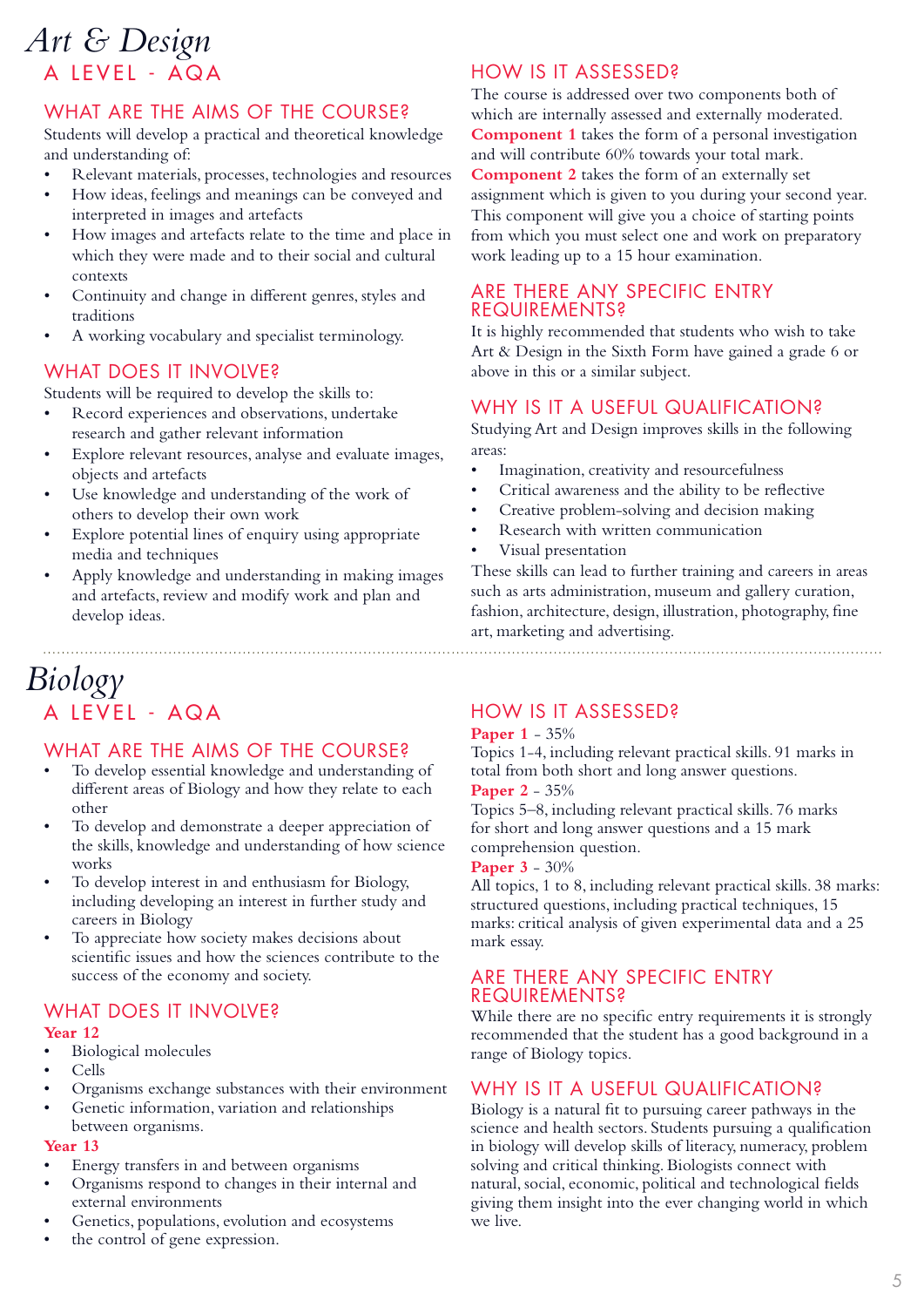### A LEVEL - EDEXCEL *Business*

### WHAT ARE THE AIMS OF THE COURSE?

- Develop an enthusiasm for studying business
- Gain a holistic understanding of business in a range of contexts
- Develop a critical understanding of organisations and their ability to meet society's needs and wants
- Understand that business behaviour can be studied from a range of perspectives
- Be aware of the ethical dilemmas and responsibilities faced by organisations and individuals
- Apply numerical skills in a range of business contexts.

### WHAT DOES IT INVOLVE?

There are four themes involved in the course:

- Marketing and people
- Managing business activities
- Business decisions and strategy
- Global business

### HOW IS IT ASSESSED?

There are three examinations at the end of the two year course of study:

#### **Paper 1**

Marketing, people and global businesses Written examination: 2 hours 35% of A Level

### **Paper 2**

Business activities, decisions and strategy Written examination: 2 hours 35% of A Level

#### **Paper 3**

Investigating business in a competitive environment Written examination: 2 hours 30% of A Level

### ARE THERE ANY SPECIFIC ENTRY REQUIREMENTS?

It is not necessary to have studied this subject at GCSE level, however, GCSE passes in both English and Mathematics will be an indicator of potential in this subject. The course of study is highly analytical and does involve the learning of a significant amount of business related terminology.

### WHY IS IT A USEFUL QUALIFICATION?

Business encourages students to acquire a range of important and transferable skills such as:

- Data skills students will be expected to manipulate data in a variety of forms and to interpret their results
- Presenting arguments and making judgements and justified recommendations on the basis of the available evidence
- Conducting research into a specific theme in preparation for one or more tasks
- Challenging their own assumptions using evidence that has become available.

### A LEVEL - OCR *Chemistry*

### WHAT ARE THE AIMS OF THE COURSE?

Chemistry at A Level is a rich, interactive course that helps students develop theoretical and practical skills designed to provide a solid grounding for studying Chemistry at university. Students will be challenged to gain technical skills that help them to analyse experimental data and explore both traditional and modern theoretical concepts.

### WHAT DOES IT INVOLVE?

Students are taught practical skills integrated with theoretical subjects and are examined externally at the end of the course.

The two year course is comprised of 6 topics. The topics are:

- Development of practical skills in chemistry
- Foundations in chemistry
- The Periodic Table and energy
- Core organic chemistry
- Physical chemistry and the transition elements
- Organic chemistry and analysis.

### HOW IS IT ASSESSED?

A Level students will sit three papers:

#### **Paper 1**

Periodic table, elements and physical chemistry 2 hours 15 minutes

100 marks 37% of A Level

#### **Paper 2**

Synthesis and analytical techniques 2 hours 15 minutes 100 marks 37% of A Level

### **Paper 3**

Unified chemistry 1 hour 30 minutes 70 marks 26% of A Level

### ARE THERE ANY SPECIFIC ENTRY REQUIREMENTS?

Students should have obtained a minimum of a grade 6 in Chemistry or Double Award Science.

### WHY IS IT A USEFUL QUALIFICATION?

To study Chemistry is to study the world in which we live. This central science is essential for future medical doctors, dentists and vets. It is fundamental to forensic science and environmental science, and opens doors to more science courses at university than any other subject. It contains significant transferable skills that will help all students with their studies in higher education whether they choose to study chemistry or anything else.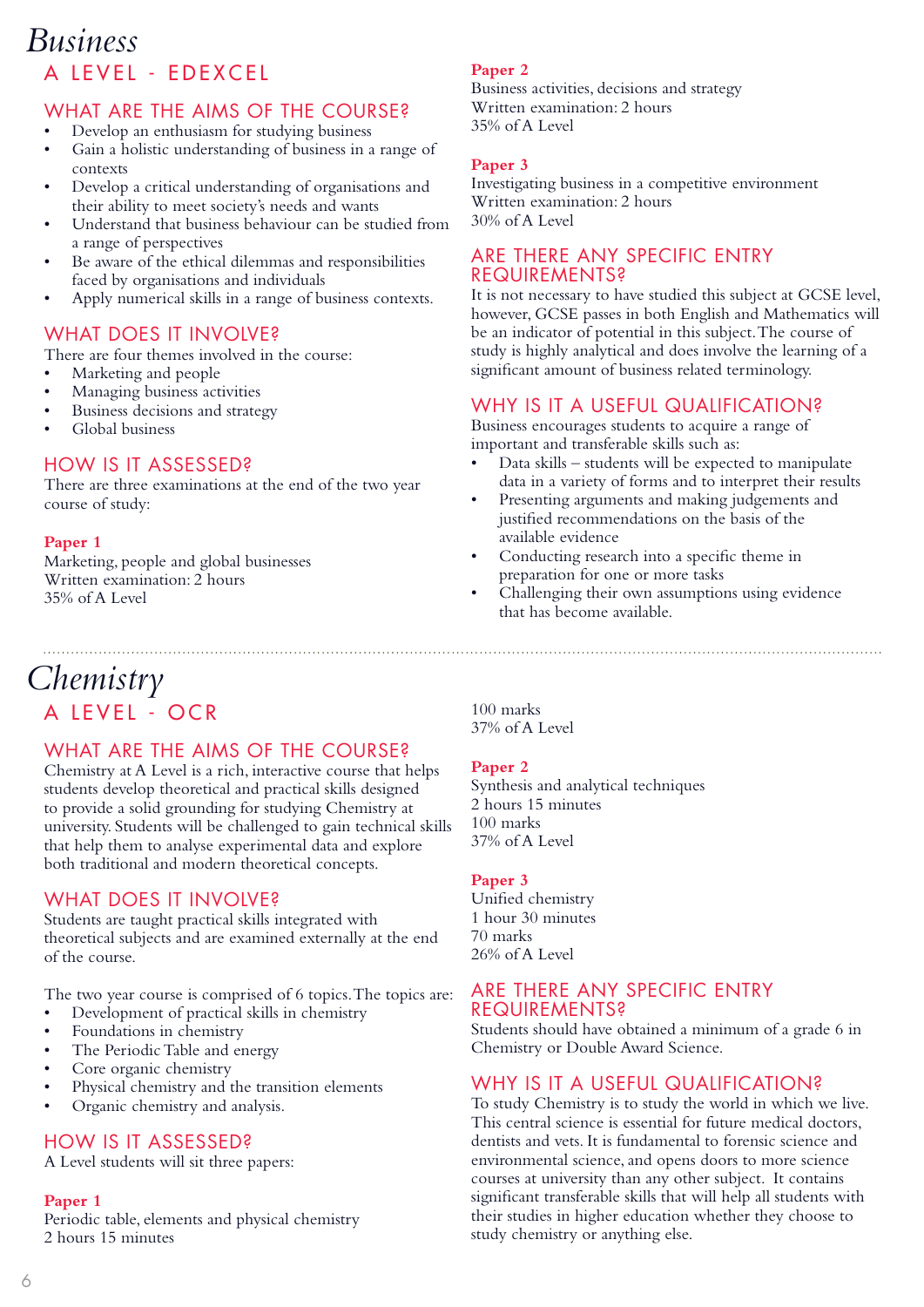### *Drama and Theatre*

### A LEVEL - EDUQAS

### WHAT ARE THE AIMS OF THE COURSE?

Drama and Theatre provides students with the opportunity to work as either performers and/or designers on three different performances. It encourages students to make connections between dramatic theory and their own practice. Students explore the work of two key theatre practitioners and apply their research to their own creative output. Students also learn about the processes and practices involved in interpreting and performing theatre by watching and analysing live theatre.

### WHAT DOES IT INVOLVE?

In **Component 1,** students reinterpret a text to create a piece of theatre in the style of a key practitioner.

For **Component 2,** students engage with a stimulus to create two pieces of theatre; one an interpretation of a text of their own choice, the other a devised piece.

In **Component 3,** students study two complete performance texts and one extract from a third.

### HOW IS IT ASSESSED?

The performance created for **Component 1** (20% of the qualification) is internally assessed and externally moderated. In addition to the performance each student must produce a creative log which documents their creative process.

The performances created for **Component 2** (40% of the qualification) are externally assessed by a visiting examiner. **Component 3** (40% of the qualification) is assessed by written examination.

### ARE THERE ANY SPECIFIC ENTRY REQUIREMENTS?

Whilst there are no specific entry requirements students would be expected to have a proven interest in theatre, ideally through the study of Drama at GCSE.

### WHY IS IT A USEFUL QUALIFICATION?

Drama and Theatre is a practical and challenging qualification which encourages students to develop and apply an informed, analytical framework for making, performing, interpreting and understanding theatre.



### A LEVEL - AQA *Economics*

### WHAT ARE THE AIMS OF THE COURSE?

The aim of Economics is to understand the world around us and to provide students with tools to interpret society's decisions. The course aims to equip students with the literary and numerical skills to collect empirical evidence about how the economy is performing, and to make judgments on policy. The course offers a broad, rigorous choice for students with an innate intellectual curiosity.

### WHAT DOES IT INVOLVE?

The basic question Economics seeks to answer is how resources should be allocated, arising from the problem of scarcity. The course seeks to answer questions such as: 'Why does the price of crude oil rise when an oil pipeline is damaged?' 'Is measuring 'economic development' more important than GDP?' and 'How should the Government intervene in the market to prevent air pollution?' The course is split into microeconomics and macroeconomics and students will study both of these areas each year.

### HOW IS IT ASSESSED?

Three written papers, each lasting two hours. Each paper is marked out of 80 and each counts for 33.3% of the A Level. Paper One focuses on microeconomics (Markets and Market Failure), **Paper Two** on macroeconomics (The National and International Economy) and **Paper Three** a mix of the two (Economic Principles and Issues).

Each paper will consist of short written answers and longer essays, and paper three also contains 30 multiple choice questions.

### ARE THERE ANY SPECIFIC ENTRY REQUIREMENTS?

There are no specific entry requirements, though enthusiasm for the subject, and a curiosity for what goes on in the world are highly desirable. There will be essays and mathematical problems throughout the course, so some confidence with English and numeracy is helpful.

### WHY IS IT A USEFUL QUALIFICATION?

Economics combines neatly with a vast array of other subjects, and helps students understand the reasons behind political decisions. The breadth of skills required, and depth of understanding students gain from the course, make Economics a demanding, but highly respected qualification to obtain. As the fastest growing subject at A Level in terms of student numbers, the content in Economics is a clear winner with students, who enjoy its rigorous method of looking at society and our world.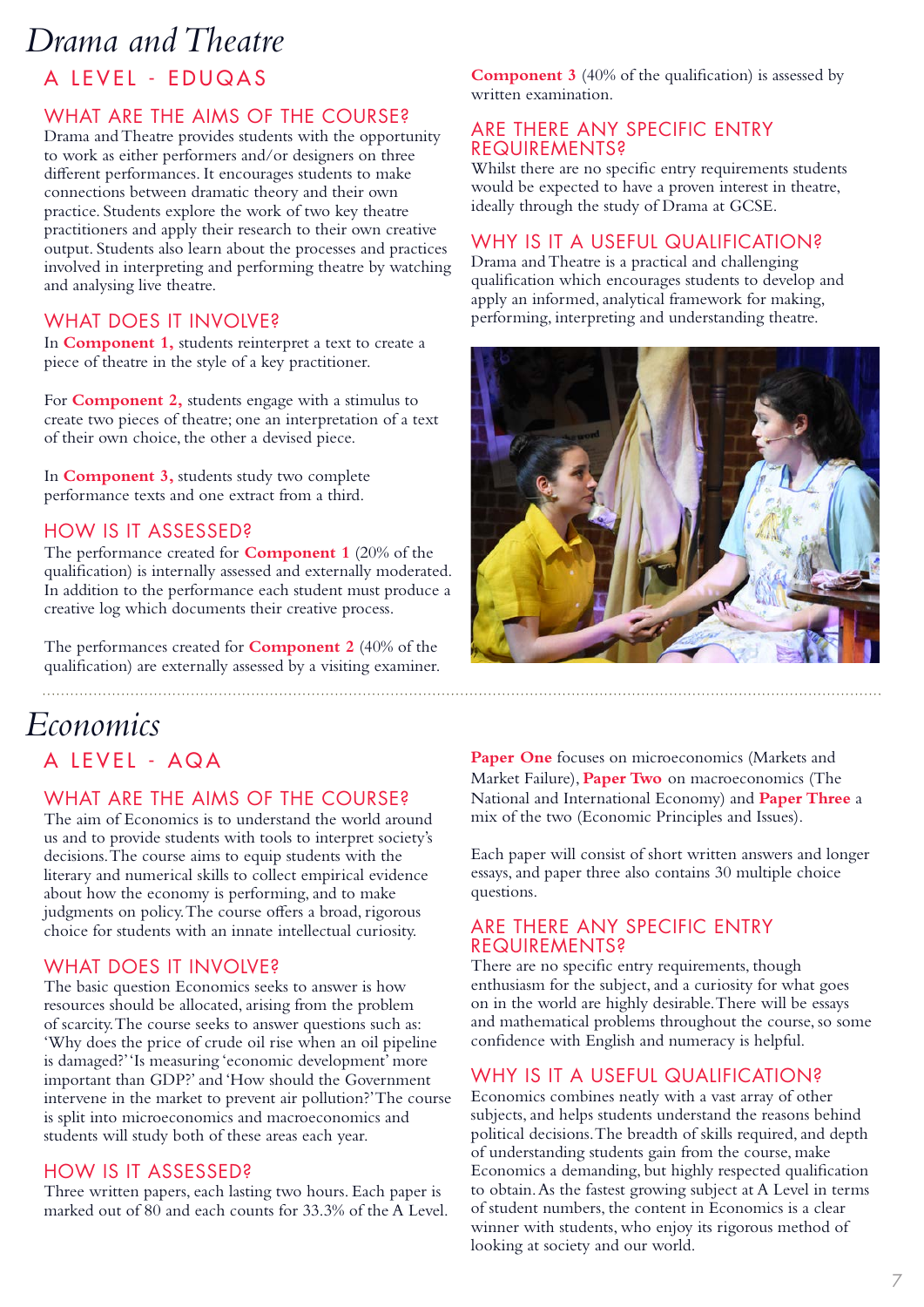### A LEVEL - OCR *English Literature*

### WHAT ARE THE AIMS OF THE COURSE?

Students will be encouraged to:

- Read a wide range of literary texts across genres and eras
- Learn how to analyse and appreciate literary techniques
- Develop a writing style which is appropriate for the study of literature
- Prepare for academic study at university
- Develop a love and enjoyment of literature.

### WHAT DOES IT INVOLVE?

- An in-depth study of nine literary texts
- Wider reading in terms of the context of literary texts and the literary critics
- **Essay** writing
- Learning how to analyse the written word.

### HOW IS IT ASSESSED?

#### **Paper 1**

Written examination 2 hours 30 minutes 40% of A Level Closed book 2 questions on Shakespeare, one on Drama and Prose.

#### **Paper 2**

Written examination 2 hours 30 minutes 40% of A Level 2 questions on the chosen topic area Close reading and analysis Comparative and contextual study

### **Coursework**

20% of A Level 2 pieces on post-1900 Literature

### ARE THERE ANY SPECIFIC ENTRY REQUIREMENTS?

Students who wish to take A Level English Literature should have gained at least Grade 6 in both iGCSE/GCSE English Language and English Literature.

### WHY IS IT A USEFUL QUALIFICATION?

- Improves essay writing, and analytical and annotation skills
- A good grounding for university study in any subject
- Considered to be a serious subject by universities when applying for higher education
- Excellent preparation for studying English Language/ Literature at university.

### A LEVEL - OCR *EPQ*

### WHAT ARE THE AIMS OF THE COURSE?

The Extended Project is an exciting qualification that puts the student in control, giving them the chance to explore something new. Excellent preparation for higher education, the Extended Project encourages independent thought, critical thinking and personal exploration. In an increasingly competitive climate for university applications, the Extended Project gives students individual skills and experience.

### WHAT DOES IT INVOLVE?

The Extended Project has no examination; it is an independent coursework project. Students will select one of the following topic formats for their project:

- The Dissertation (Typically in a humanities subject)
- The Investigation (Typically in a science-based subject)
- The Performance (Typically drama or music)
- The Artefact (Typically Art or Design Technology)

### HOW IS IT ASSESSED?

Students will be assessed on how they:

**Manage:** How well work is managed, such as planning and choosing which methods to use.

**Use Resources:** How information and resources are used and selected throughout the Project.

**Develop and Realise:** The range of skills used to achieve the final outcome.

**Review:** How effectively work is reviewed afterwards.

### ARE THERE ANY SPECIFIC ENTRY REQUIREMENTS?

The EPQ is undertaken by all A Level students, therefore there are no entry requirements.

### WHY IS IT A USEFUL QUALIFICATION?

- **An EPQ is worth valuable UCAS points** A top grade in an EPQ is worth the equivalent of half an A Level (28 UCAS points) which could be invaluable when applying to universities.
- **It develops useful skills**

Skills such as time management, research skills, presentation skills, and essay writing can all be developed during the course of the EPQ, and many of these skills are transferable to university and beyond.

• **It allows freedom in subject selection** The EPQ lets students choose their own subject to explore.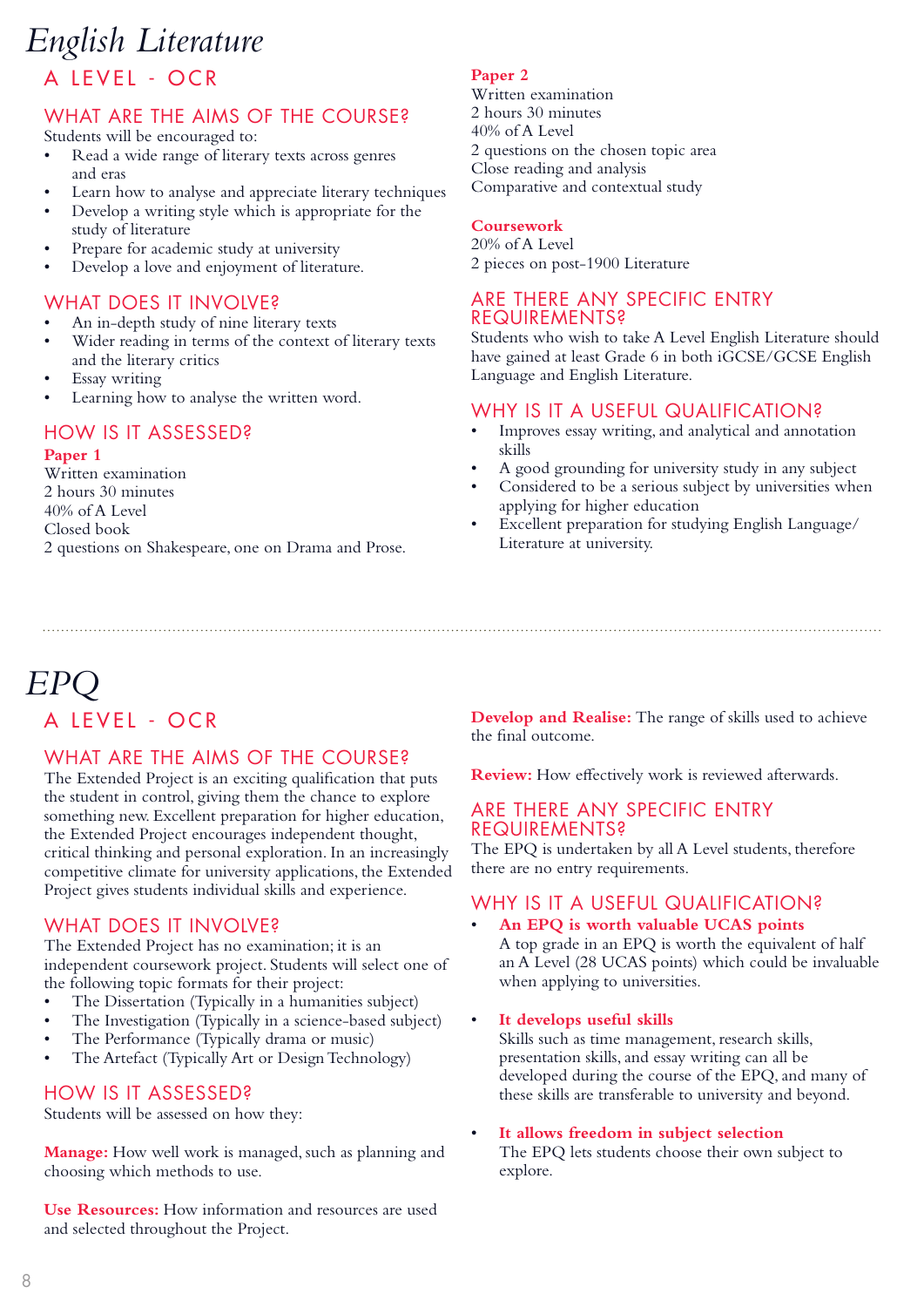### A LEVEL - AQA *Geography*

### WHAT ARE THE AIMS OF THE COURSE?

Students will study core Human and Physical Geography. In each area of study, students will consider the values and attitudes of decision makers, consider their own values and attitudes to the issues being studied and support their learning of ideas through the study of specific case studies.

Students are also required to undertake preparatory, investigative work in the field in order to be able to produce a fieldwork investigation.

### WHAT DOES IT INVOLVE?

**Physical Geography** - Water and carbon cycles, coastal systems and landscapes, hazards or ecosystems under stress. **Human Geography** - Global systems and global governance, changing places, contemporary urban environments or population and the environment or resource security.

**Geographical Fieldwork Investigation** - Students complete an individual investigation which must include data collected in the field - based on a question or issue defined and developed by the student.

### HOW IS IT ASSESSED?

**Component 1** Physical Geography

### A LEVEL - AQA *Graphic Communication*

### WHAT ARE THE AIMS OF THE COURSE?

Students will be introduced to a variety of experiences that explore a range of graphic communication media, processes and techniques. Students will be expected to demonstrate all of the following:

- Understanding of meaning, function, style, scale, colour and content
- Awareness of their intended audience or purpose of their chosen area
- Ability to respond to an issue, concept or idea, working to a brief or answering a need
- Understanding of a variety of appropriate materials and genres.

### WHAT DOES IT INVOLVE?

Students will be required to work in a range of areas relevant to graphic communication such as:

- Advertising
- Packaging design
- Design for print
- **Illustration**
- **Branding**
- Multimedia

Students will gain a knowledge and understanding of:

- Relevant materials, processes, technologies and resources
- How ideas, feelings and meanings can be conveyed and interpreted in images and artefacts
- A working vocabulary and specialist terminology that is relevant using the work of others to inspire them

#### Written examination, 2 hours 30 minutes, 120 marks 40% of A Level

#### **Component 2**

Human Geography Written examination, 2 hours 30 minutes, 120 marks 40% of A Level

#### **Component 3**

Geographical Fieldwork Investigation 3000 – 4000 words fieldwork write up, 60 marks 20% of A Level Marked internally Moderated externally

### ARE THERE ANY SPECIFIC ENTRY REQUIREMENTS?

Students who wish to take Geography in the Sixth Form should have gained at least a Grade 6 at iGCSE/GCSE Geography.

### WHY IS IT A USEFUL QUALIFICATION?

Geography is inherently multi-disciplinary in a world that increasingly values people who have the skills needed to work across the physical and social sciences. Geographers acquire multiple skills such as data analysis and the ability to understand geographic information systems. Geographers learn about the physics of climate change, the interaction of weather events and flood risk, and the way people's behaviour is influenced by the space around them.

### HOW IS IT ASSESSED?

The course is addressed over two components both of which are internally assessed and externally moderated.

**Component 1** takes the form of a personal investigation and will contribute 60% towards the total mark.

**Component 2** takes the form of an externally set assignment which is given during the second year. This component gives students a choice of starting points from which they must select one and work on preparatory work leading up to a 15 hour examination.

### ARE THERE ANY SPECIFIC ENTRY REQUIREMENTS?

It is highly recommended that students who wish to take Graphic Communication in the Sixth Form have already gained a GCSE or equivalent in Art & Design or similar.

### WHY IS IT A USEFUL QUALIFICATION?

Studying Graphic Communication at this level improves skills in the following areas and as a result is useful in a variety of careers:

- Imagination, creativity and resourcefulness
- Critical awareness and the ability to be reflective
- Research with written communication
- Visual presentation
- IT, particularly using creative software

All these skills may lead to further training and careers in areas such as advertising, marketing, design, illustration, communication, branding and multimedia.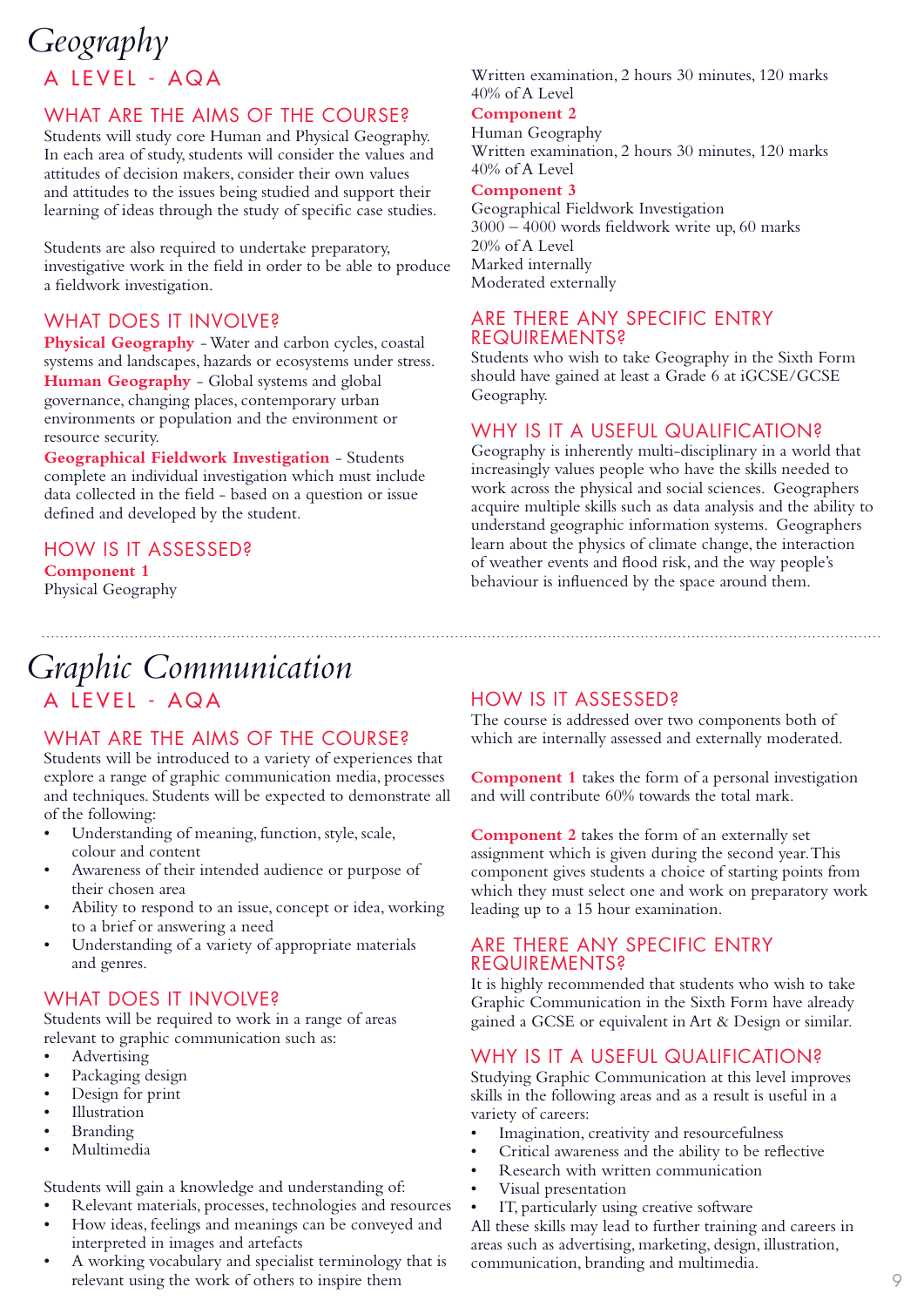### A LEVEL - AQA *History*

### WHAT ARE THE AIMS OF THE COURSE?

History is an exploratory subject that will encourage you to foster a deeper understanding of past events, people and societies, whilst allowing you to appreciate the world in which we now live. Ultimately, the History course aims to provide an enjoyable and intellectually stimulating examination of the past.

### WHAT DOES IT INVOLVE?

This course examines Russia from the 1917 Revolution to dictatorship under Stalin. You will explore the events which led to the downfall of the Romanov dynasty and the creation of a socialist state, and study key figures such as Trotsky, Lenin and Stalin. You will also study the Tudor dynasty in England, culminating in the reign of Queen Elizabeth I.

An ability to interpret and analyse the content of historical documents and a willingness to read widely are essential skills.

### HOW IS IT ASSESSED?

Two written examinations, each of 2 hours and 30 minutes. **Papers 1 and 2** each account for 40% of the A Level and a **personal study** of around 4500 words is worth 40 marks and 20% of the A Level.

### ARE THERE ANY SPECIFIC ENTRY REQUIREMENTS?

At least Grade 6 in History or similar subjects (e.g. English).

### WHY IS IT A USEFUL QUALIFICATION?

History is highly regarded in its own right, however, it also encourages you to develop a wide range of transferable skills, which are valued by universities and employers such as flexibility, making judgements, problem-solving, understanding people and effective communication skills as you establish theories and support them with evidence.



### *Latin*

### A LEVEL - OCR

### WHAT ARE THE AIMS OF THE COURSE?

Building on the foundations established at GCSE level, the A-Level Latin course is designed to enhance the linguistic skills of students with the ultimate aim of being able to translate unseen passages of Latin prose and poetry as written by Roman authors over 2000 years ago. Students also engage in the study of a broad range of Latin literature and delve more deeply into the cultural context in which this literature was written, whether Cicero's political speeches or Ovid's love poetry.

### WHAT DOES IT INVOLVE?

**Language** - further study using John Taylor's course books will refine and enhance linguistic skills and prepare students for attempting unseen prose and verse passages from a range of books and different authors.

**Literature** - students will study four different literature texts across the two years; two prose and two verse. These are likely to include Cicero, Ovid, Tacitus and Virgil.

### HOW IS IT ASSESSED?

**Language** - there are two papers: the first paper is an unseen translation paper which includes passages of prose and verse to translate into English; the second paper offers a choice between a comprehension passage and a short passage of English to translate into Latin.

**Literature** - there are two papers; one for prose literature and one for verse literature. Each offers passages for analysis for all of the texts studied and a final long essay question based on one of the texts studied.

### ARE THERE ANY SPECIFIC ENTRY REQUIREMENTS?

Students must achieve a Grade 6 or above at GCSE Latin.

### WHY IS IT A USEFUL QUALIFICATION?

A Level Latin offers excellent preparation for a range of university courses, with skills developed in critical thinking, the logic and problem solving required to translate Latin and the appreciation of the beauty of literature. It will compliment the study of Maths, Science, Humanities and other languages. The subject is hugely respected by universities and employers, and students of Classics often move into careers such as Law, Medicine and the Civil Service as well as many others.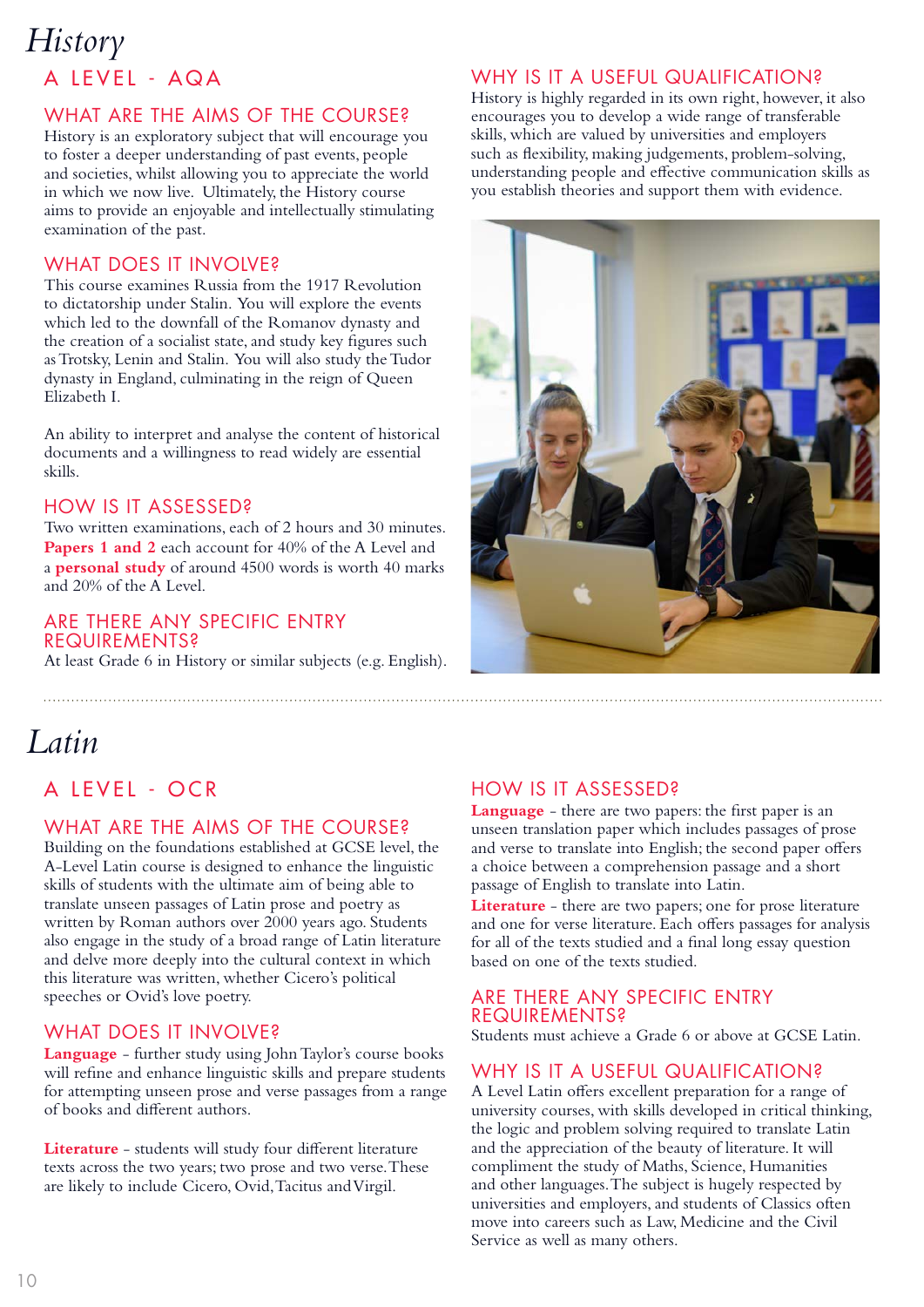### A LEVEL - EDEXCEL *Mathematics*

### WHAT ARE THE AIMS OF THE COURSE?

- Develop an understanding of mathematics and mathematical processes in a way that promotes confidence and fosters enjoyment
- Develop the ability to reason logically and recognise incorrect reasoning, to generalise and to construct mathematical proofs
- Use mathematics as an effective means of communication
- Take increasing responsibility for learning and the evaluation of mathematical development

### WHAT DOES IT INVOLVE?

### **Core Mathematics** (approximately 67%)

- This extends GCSE work in algebra, coordinate geometry and trigonometry whilst introducing new ideas and techniques, in abstract mathematical theory.
- **Mechanics** (approximately 16%)
- Including mathematical modelling in which systems of forces are analysed and the motion of bodies is considered.

#### **Statistics** (approximately 17%)

This develops the ideas of probability and statistics met in GCSE mathematics, progressing to the modelling of real life situations.

### HOW IS IT ASSESSED?

#### **Paper 1**

Pure Mathematics Written examination 2 hours **Paper 2** Pure Mathematics Written examination 2 hours **Paper 3** Mechanics and Statistics Written examination 2 hours

### ARE THERE ANY SPECIFIC ENTRY **REQUIREMENTS?**

Students who wish to take A Level Mathematics should have taken the Higher Tier at GCSE/iGCSE and gained at least a grade 7 or equivalent.

### WHY IS IT A USEFUL QUALIFICATION?

Mathematics imparts those skills which directly increase productivity in the work place such as the ability to think logically and to solve complex problems. Success in Mathematics also shows that the student possesses essential qualities such as determination and perseverance.

There is evidence to suggest that students who apply to university to study subjects such as Economics, are given more favourable offers if they are studying A Level Mathematics.

### A LEVEL - EDEXCEL *Further Mathematics*

### WHAT ARE THE AIMS OF THE COURSE?

- Develop an understanding of mathematics and mathematical processes in a way that promotes confidence and fosters enjoyment
- Develop the ability to reason logically and recognise incorrect reasoning, to generalise and to construct mathematical proofs
- Extend range of mathematical skills and techniques and use them in more difficult, unstructured problems
- Use mathematics as an effective means of communication.

### WHAT DOES IT INVOLVE?

This course involves the study of algebraic techniques to a high level. Students will learn to solve first and second order linear differential equations, consider 'Maclaurin' and 'Taylor' series expansions and explore the topic of polar coordinates. All in all, this course serves as an excellent basis for the serious mathematician who is considering a Mathematical or Engineering based course at university.

### HOW IS IT ASSESSED?

#### **Year 12**

Students will complete the AS level course in Mathematics, alongside the AS level course in Further Mathematics. They will sit an internal assessment at the end of Year 12, and this will consist of 2 papers, one core and one applied. The

applied section includes mechanics, statistics, harder pure maths and/or decision maths, and a choice is to be made between these courses. This will be chosen as a class near the beginning of the course, and followed through into Year 13.

### **Year 13**

A further four examinations are taken, making a total of seven papers for this course. A Level examinations are 2 hours each and Further Maths papers are 90 minutes each.

### ARE THERE ANY SPECIFIC ENTRY REQUIREMENTS?

Students who wish to take Further Mathematics should have taken the Higher Tier at iGCSE/GCSE and gained at least a Grade 8.

### WHY IS IT A USEFUL QUALIFICATION?

Mathematics imparts those skills which directly increase productivity in the work place such as the ability to think logically and to solve complex problems. Success in Mathematics also shows that the student possesses essential qualities such as determination and perseverance.

Research carried out at the LSE has found that there is a high wage premium (up to +11%) associated with having studied Mathematics at A Level.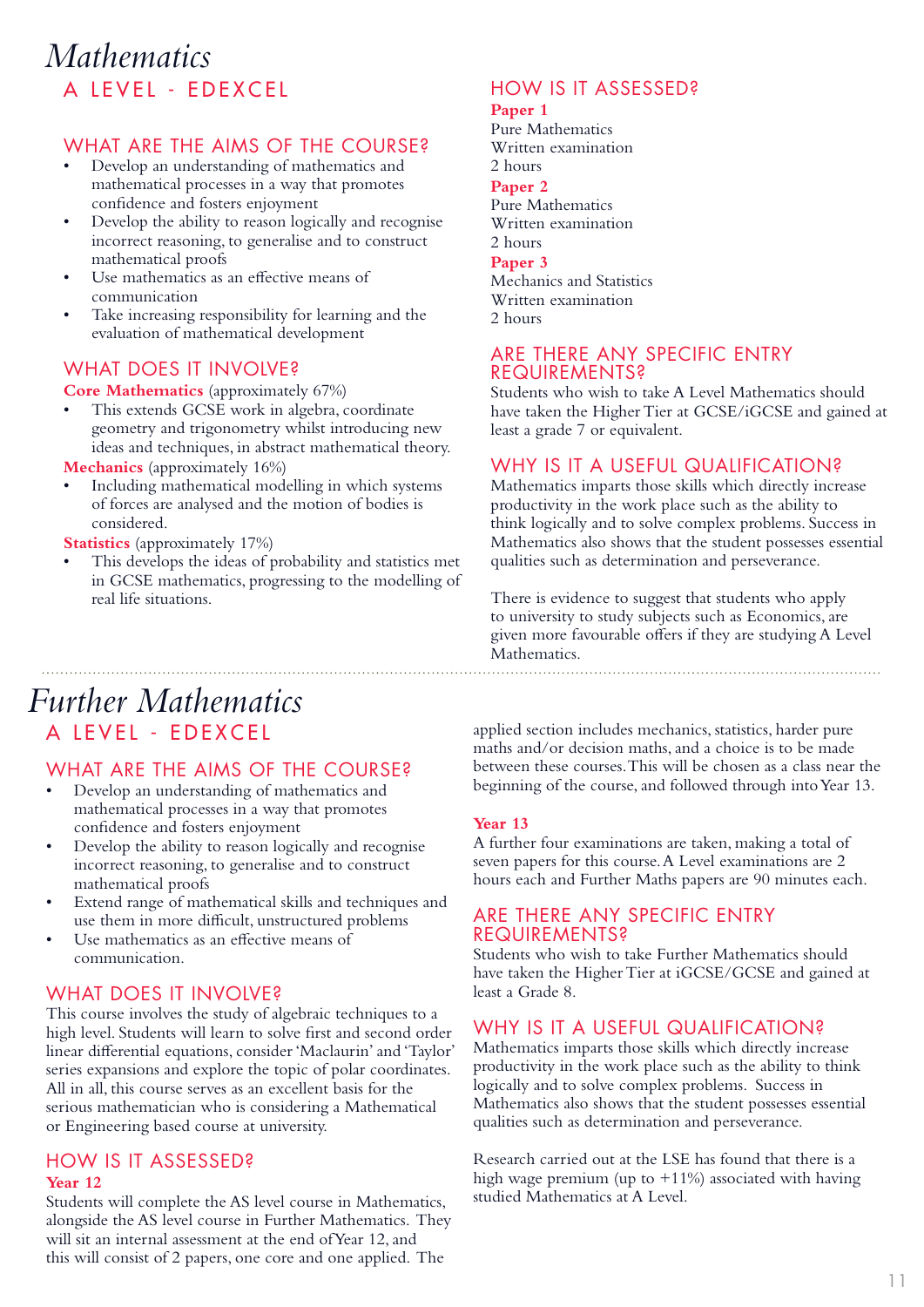### A LEVEL - AQA *Modern Foreign Languages*

### WHAT ARE THE AIMS OF THE COURSE?

Students will be encouraged to enhance their linguistic skills and promote and develop a capacity for critical thinking on the basis of their knowledge and understanding of the language, culture and society of the country or countries where the language is spoken.

### WHAT DOES IT INVOLVE?

The course core content includes a range of themes based on social issues and trends, political and artistic culture, and grammar. In addition, all students will have the opportunity to study a range of literary texts and films.

### HOW IS IT ASSESSED?

Students will sit all examinations at the end of the course. **Paper 1**

Listening, reading and writing 2 hours 30 minutes 50% of A Level

### A LEVEL - EDEXCEL *Music*

### WHAT ARE THE AIMS OF THE COURSE?

The aims and objectives of the course are to enable students to:

- Develop performing skills
- Develop composing skills
- Develop and extend the knowledge, understanding and skills needed to communicate effectively as musicians
- Develop knowledge and understanding of a variety of instruments and styles
- Reflect critically and make personal judgements on their own and others' music
- Engage with, and extend appreciation of, the diverse heritage of music in order to promote personal, social, intellectual and cultural development.

### WHAT DOES IT INVOLVE?

Each student is required to perform and record a recital of solo and/or ensemble music in front of a live audience of at least two people.

Students must submit two compositions of a combined duration of 6 minutes.

The examination component of the course focuses on developing listening and appraisal skills through the study of music across a variety of styles and genres.

#### **Paper 2**

Writing. Students will be writing two essays based on the literary texts and/or film they have studied. 2 hours

20% of A Level

#### **Paper 3**

Speaking. The oral examination consists of the discussion of one theme based on a stimulus card followed by the presentation and discussion of the student's Individual Research Project.

21-23 minutes, including 5 minutes preparation time 30% of A Level

#### ARE THERE ANY SPECIFIC ENTRY REQUIREMENTS?

Students should have the skills and knowledge associated with a GCSE language course.

### WHY IS IT A USEFUL QUALIFICATION?

The ability to speak a second language is an acknowledged and proven competitive advantage in the work place. It will enable students to understand other cultures, teaching them to be flexible and mobile. It will open their heart and encourage them to meet new people, make friends and possibly change their life!

### HOW IS IT ASSESSED?

The A Level course comprises three components which are all externally assessed:

**Component 1** Performing. A non-examined component, 30% of A Level

#### **Component 2**

Composition. A non-examined component, 30% of A Level

#### **Component 3**

Appraising. An examination paper

### ARE THERE ANY SPECIFIC ENTRY REQUIREMENTS?

Although GCSE Music is beneficial, it is not a prerequisite of the course. Students must, however, have the ability to read and understand written musical notation in at least two different clefs, and should be of at least an ABRSM (or equivalent) Grade 5 standard on their chosen instrument.

### WHY IS IT A USEFUL QUALIFICATION?

Studying music at A Level gives students the power to engage with music more deeply as a performer, composer and listener.

Even if students are not considering a career in music, A Level Music is held in high esteem by universities and other institutions of higher education. It is a very versatile subject to choose – essential for any student wanting a career within the music industry but also an excellent addition to any other combination of subjects.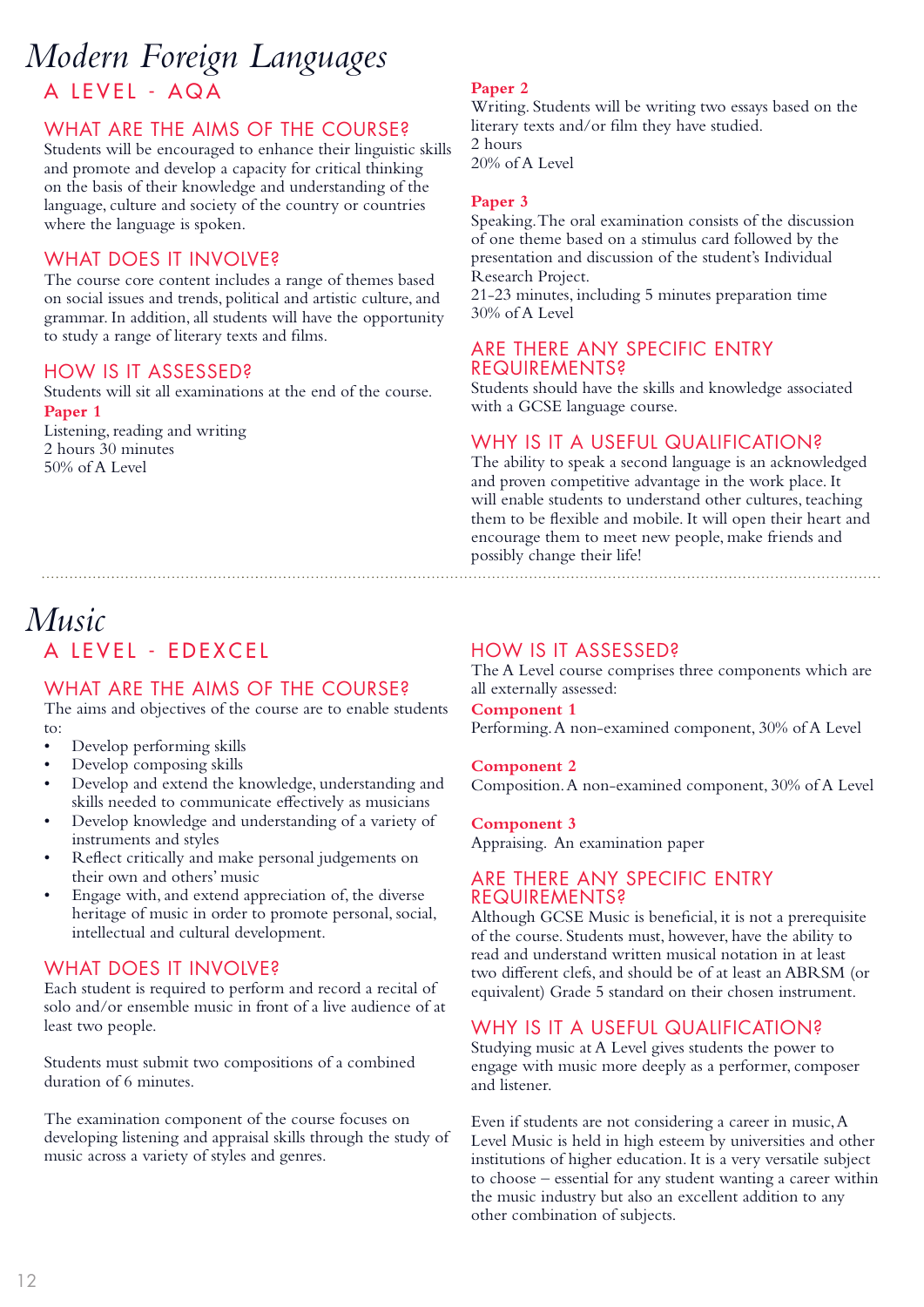### A LEVEL - AQA *Photography*

### WHAT ARE THE AIMS OF THE COURSE?

- Be introduced to a variety of experiences that explore a range of photographic media, techniques and processes, both traditional and new
- Explore relevant images, artefacts and resources relating to a range of art, craft and design, from the past and from recent times, which will be integral to the investigating and making processes
- Create responses which will demonstrate the above, and an understanding of different styles, through practical and critical activities.

### WHAT DOES IT INVOLVE?

Students will gain a knowledge of:

- Relevant materials, processes, technologies and resources
- How ideas, feelings and meanings can be conveyed and interpreted through images
- Historical and contemporary developments and different styles and genres
- How images and artefacts relate to social, environmental, cultural and/or ethical contexts
- Continuity and change in different styles, genres and traditions
- A working vocabulary and specialist terminology relevant to photography.

### HOW IS IT ASSESSED?

The course has two components both of which are internally assessed and externally moderated: **Component 1** takes the form of a personal investigation and will contribute 60% towards your total mark. **Component 2** takes the form of an externally set assignment which is given to you during your second year. This component will give you a choice of starting points from which you must select one and work on preparatory work, leading up to a 15 hour examination.

### ARE THERE ANY SPECIFIC ENTRY

### REQUIREMENTS?

It is highly recommended that students who wish to take Photography have already gained a GCSE or equivalent in Art and Design or similar subject.

### WHY IS IT A USEFUL QUALIFICATION?

Studying Photography at this level improves skills in the following areas:

- The ability to respond to an issue, theme, concept or idea, or work to a brief or answer a need in photography
- Understanding of techniques related to the production of photographic images and, where appropriate, presentation and layout

These skills might lead to careers in areas such as advertising, marketing, design, illustration, communication, branding and multimedia.



### A LEVEL - AQA *Philosophy*

### WHAT ARE THE AIMS OF THE COURSE?

Philosophy A-level provides students with the opportunity to engage with some of the big philosophical questions, and to work out their own responses to issues that have engaged humanity since Ancient Greece. Students will learn a range of philosophical methodologies, and apply them to a selection of key problems.

### WHAT DOES IT INVOLVE?

Four topics are studied: (i) Moral Philosophy; (ii) Metaphysics of God; (iii) Epistemology; (iv) Metaphysics of Mind.

### HOW IS IT ASSESSED?

2 papers, each of 3 hours. There are a range of question types - short answer and essay.

### ARE THERE ANY SPECIFIC ENTRY REQUIREMENTS?

Curiosity is the essential requirement - students must be willing to question their own beliefs and values, and rigorously scrutinise abstract ideas. Being argumentative is also desirable.

### WHY IS IT A USEFUL QUALIFICATION?

Philosophy students make use of the tools of logic and reason to analyse the ways humans use language to describe the world, and our place within it. They learn critical thinking, close reading, clear writing, and logical analysis, all of which are key skills to take forward into higher education and employment.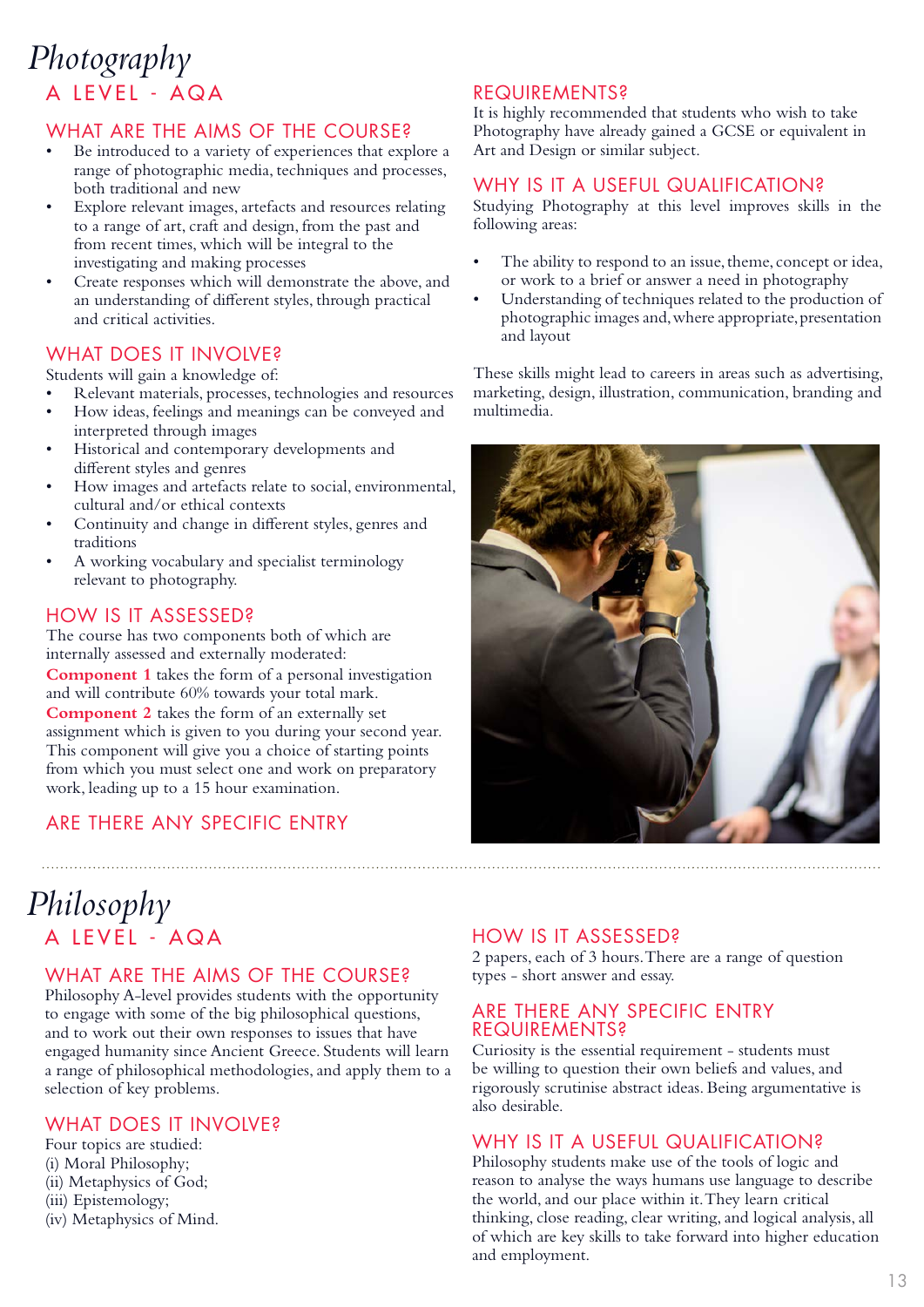### A LEVEL - AQA *Physical Education*

### WHAT ARE THE AIMS OF THE COURSE?

A Level Physical Education builds on students' experience from Key Stage 4 and GCSE to enhance their knowledge and increase their understanding of the factors that affect performance and participation in Physical Education. The qualification aims to equip students with skills and knowledge required for higher education or the world of work.

### WHAT DOES IT INVOLVE?

This two year course comprises two components: **theory** (70%) and **practical** (30%). The theoretical element contains seven modules within exercise physiology, sports psychology and sport and society. In the practical element, students are required to demonstrate their ability as a performer or coach in one activity and produce a written or verbal piece of coursework.

### HOW IS IT ASSESSED?

### **Paper One**

2 hour written examination - 105 marks - multiple choice, short answer and extended writing across all three areas of study.

### A LEVEL - AQA *Physics*

### WHAT ARE THE AIMS OF THE COURSE?

- To develop an interest in, and enthusiasm for, the subject
- To develop competence and confidence in practical, mathematical and problem solving skills
- To use theories, models and ideas to pose scientific questions, define scientific problems, present scientific arguments and scientific ideas
- To understand how society makes decisions about scientific issues and how the sciences contribute to the success of the economy and society.

### WHAT DOES IT INVOLVE?

Physics is a practical subject and throughout the course, students will carry out a wide range of practical activities to develop their skills and understanding, and to prepare them to study a physics-based subject at university.

- Year 1 topics include: Measurements and their errors: particles and radiation; waves; mechanics and materials; electricity.
- Year 2 topics include: Further mechanics and thermal physics; fields and their consequences; nuclear physics; turning points in physics.

### HOW IS IT ASSESSED?

The A Level course lasts two years with three examinations at the end of the second year. Although there is no coursework, students' performance during practical lessons will be assessed throughout the course.

### **Paper Two**

2 hour written examination - 105 marks - multiple choice, short answer and extended writing across all three areas of study.

### **Practical**

90 marks - Students are internally assessed and externally moderated on their performance and their written/verbal analysis.

### ARE THERE ANY SPECIFIC ENTRY REQUIREMENTS?

Although GCSE Physical Education will give a good foundation for the A Level course, it is not a necessity. It is necessary for students to be participating in one sport at a good level i.e. School First Team/Club/County/National.

### WHY IS IT A USEFUL QUALIFICATION?

A Level Physical Education is beneficial to students considering the following careers:

- Higher education degree courses
- The Police Force
- Armed Forces
- Leisure and recreation management
- Physiotherapy and nursing
- A sporting career

### **Paper 1**

2 hour written examination largely on Year 12 work.

### **Paper 2**

2 hour written examination largely on Year 13 work.

### **Paper 3**

2 hour written examination on practical experiments and skills, data analysis and turning points in Physics

### ARE THERE ANY SPECIFIC ENTRY **REQUIREMENTS?**

A minimum of grade 6 at Higher Tier iGCSE/GCSE Physics, and an aptitude for Mathematics, but a grade 7 (or above) in both subjects is preferable.

### WHY IS IT A USEFUL QUALIFICATION?

Physics is a rigorous and well respected qualification, highly valued by universities. A qualification in Physics is essential for many branches of Engineering and recommended for courses in Pure Science, Electronics, Veterinary Science and Medicine.

Physicists explore the fundamental nature of almost everything we know of. They probe the furthest reaches of the earth to study the smallest pieces of matter. Join them to enter a world deep beneath the surface of normal human experience.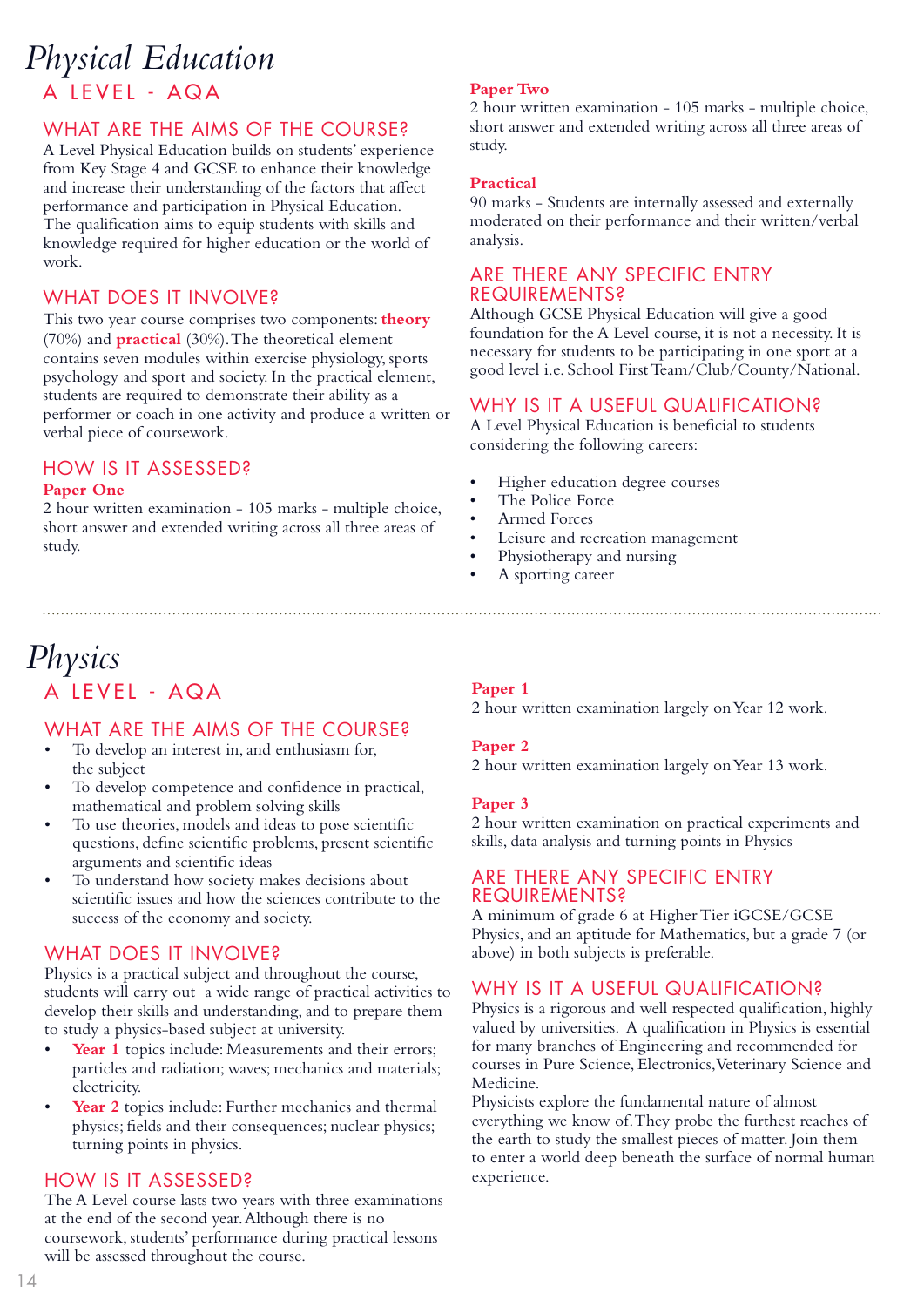### A LEVEL - EDEXCEL *Politics*

### WHAT ARE THE AIMS OF THE COURSE?

In A Level Politics we aim for our students to leave the subject with fantastic grades and with the skills they will need to be successful at university and beyond. However, more than that, each student should leave with a love of the subject, curious to learn more and with a burning desire to discuss and debate the big issues and questions that affect us all.

### WHAT DOES IT INVOLVE?

Studying Politics means asking the big questions. Who governs? Why do they govern? How should they govern? What should society look like? To answer these we study both British and American politics, drawing comparisons between how the two countries are governed. Alongside this we study key political ideas and ideologies. Throughout the subject students improve both their subject knowledge and intellectual skills and have countless opportunities to discuss those issues they feel strongly about.

### HOW IS IT ASSESSED?

**Three** externally examined **examination papers**, each lasting 2 hours.

### ARE THERE ANY SPECIFIC ENTRY REQUIREMENTS?

We would normally require a Grade 6 at GCSE History or if GCSE History has not been not studied, a 6 for GCSE English Literature.

### WHY IS IT A USEFUL QUALIFICATION?

Politics is a great A Level that can be used to study many different subjects at university, developing as it does the ability to reason, debate effectively and write persuasively. Many students who study the subject go on to study Politics or International Relations at university. Many others will go on to study related subjects such as History, Law or Economics.



### A LEVEL - AQA *Psychology*

### WHAT ARE THE AIMS OF THE COURSE?

Students should be able to:

- Demonstrate knowledge and understanding of psychological concepts, theories, research studies, research methods and ethical issues in relation to psychology
- Analyse, interpret and evaluate psychological concepts, theories, research studies and research methods
- Evaluate therapies and treatments; their appropriateness and effectiveness
- Gain knowledge and understanding of research methods, practical research skills and mathematical skills

### WHAT DOES IT INVOLVE?

Students will follow a series of compulsory and optional topics, including:

- Social Influence obedience and compliance;
- Psychopathology mental illnesses (OCD, depression and phobias);
- Biopsychology how the brain and nervous system work on a biological level
- Relationships relationship models and explanations for attraction,

Throughout the course students will study approaches to and debates within psychology, as well as analysing research methods used by psychologists throughout the ages.

### HOW IS IT ASSESSED?

The A Level is assessed with three equally weighted **written papers**, each lasting 2 hours.

### ARE THERE ANY SPECIFIC ENTRY REQUIREMENTS?

Students should have at least a Grade 6 in iGCSE/GCSE Maths, a science (preferably Biology) and English. It is not necessary to have taken GCSE Psychology, as the course is designed for beginners.

### WHY IS IT A USEFUL QUALIFICATION?

Psychology is consistently in the top chosen subjects at A Level and universities across the UK. The reason for this is simple, it is a great way to learn a science subject, study the human mind and gain transferable skills in report writing and statistical analysis.

A Level is designed to help you understand how people think and behave. Students from Rossall who have taken Psychology now enjoy a wide range of careers in Medicine, Business, Marketing, Law, Policing and even Food Psychology. Now officially classed as the fourth science subject, Psychology can support many scientific disciplines, including Medicine and Neuroscience.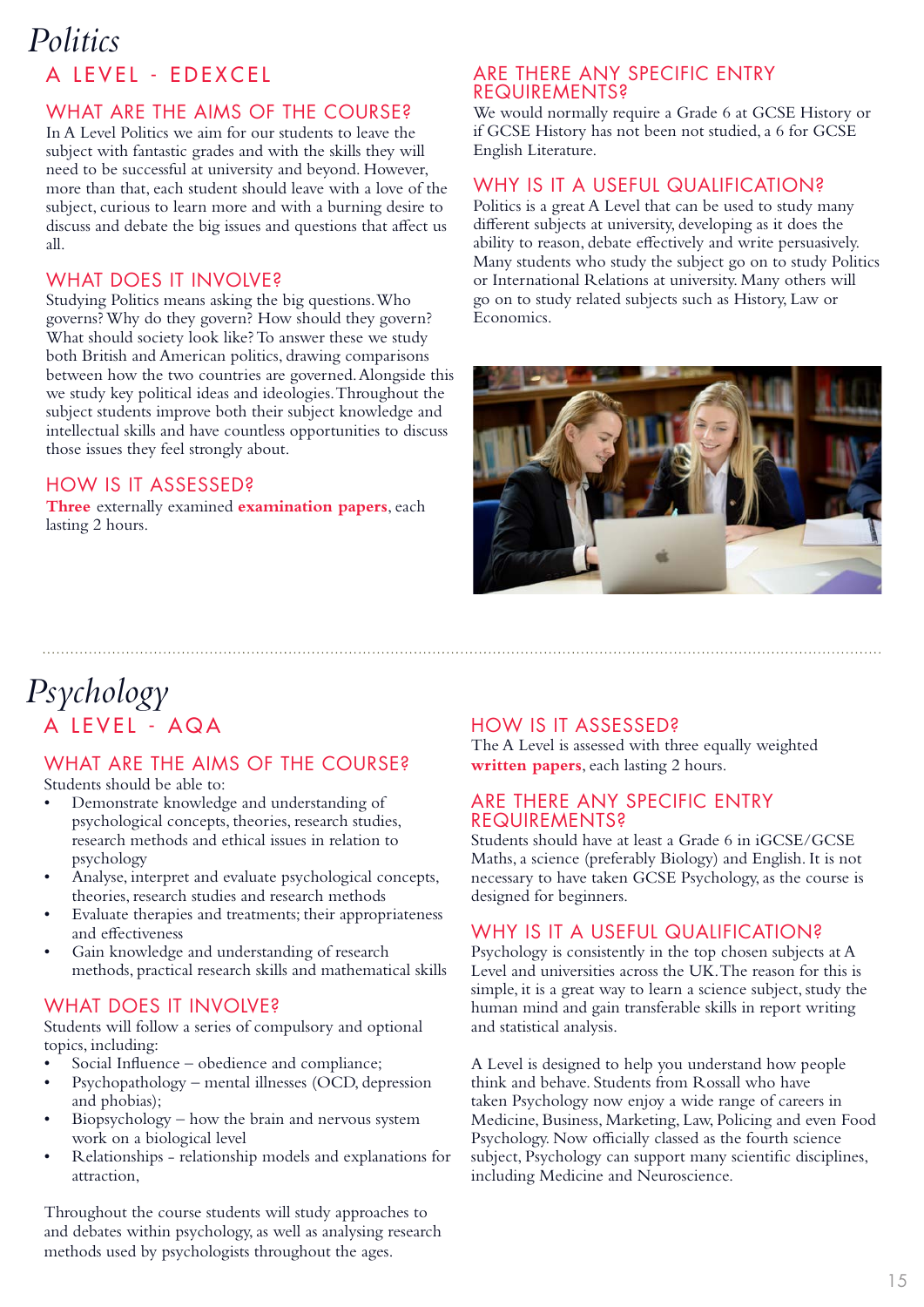### PRE U - CIE *Product Design & Architecture*

### WHAT ARE THE AIMS OF THE COURSE?

This course aims to develop students knowledge and understanding of two distinct areas: Product Design, and Architecture. During this course, students will develop a range of transferable skills such as self-management, problem solving, creative thinking and communication.

### WHAT DOES IT INVOLVE?

The course involves the development of research skills, applying the ability to analyse and interpret material from a wide range of sources. Students will develop and refine their abilities to sketch, model and communicate their design intentions through a range of different media. Access to industry standard software and processes like 3D printing and laser cutting, further enhance their understanding of the commercial side of design and manufacture.

### HOW IS IT ASSESSED?

The course is assessed via **three units.** In Year 12 students will develop a portfolio of work based on projects covering both Product Design and Architecture. This accounts for 30% of their grade. Alongside this they will produce a 3500 word essay based on an aspect of design of their own personal interest, which is also 30% of the final mark. In Year 13, students will focus on one major project, based in either Product Design or Architecture, which accounts for the remaining 40%.

### ARE THERE ANY SPECIFIC ENTRY REQUIREMENTS?

Ideally students should have taken a design-based course at GCSE, with a final grade at Grade 6 or above being achieved. However, students can be considered on an individual basis dependent on experience and aptitude for the subject.

### WHY IS IT A USEFUL QUALIFICATION?

This course provides a pathway to a wide range of university degree courses, with previous students progressing on to study Architecture, Product Design, Transport Design, Interior Design, Design Technology and Industrial Design.

There are many career pathways linked to this course, giving students a wide range of possible directions.



### BTEC - PEARSON *BTEC Sport*

### WHAT ARE THE AIMS OF THE COURSE?

The BTEC Sports Diploma is the equivalent of two A Levels. It applies learning that brings together knowledge and understanding with practical and technical skills. This is achieved through learners performing vocational tasks that encourage the development of appropriate vocational behaviours and transferable skills.

### WHAT DOES IT INVOLVE?

The course involves 9 units of work. The mandatory units covered are: anatomy and physiology, fitness training and programming, professional development in the sports industry, sports leadership, practical sports performance, investigating business in sport and skill acquisition in sport.

### HOW IS IT ASSESSED?

Most units are assessed with **coursework** consisting of assignments, video evidence or presentations. One unit is assessed with an **examination** and another with a supervised **written assessment.**

### ARE THERE ANY SPECIFIC ENTRY REQUIREMENTS?

There are no specific entry requirements for BTEC Sport.

### WHY IS IT A USEFUL QUALIFICATION?

BTECs can be adjusted with optional units to suit the needs of the learner. BTECs embody a fundamentally learnercentred approach to the curriculum, with a flexible, unitbased structure and knowledge applied in project-based assessments. They focus on the holistic development of the practical, interpersonal and thinking skills required to be able to succeed in employment and higher education.

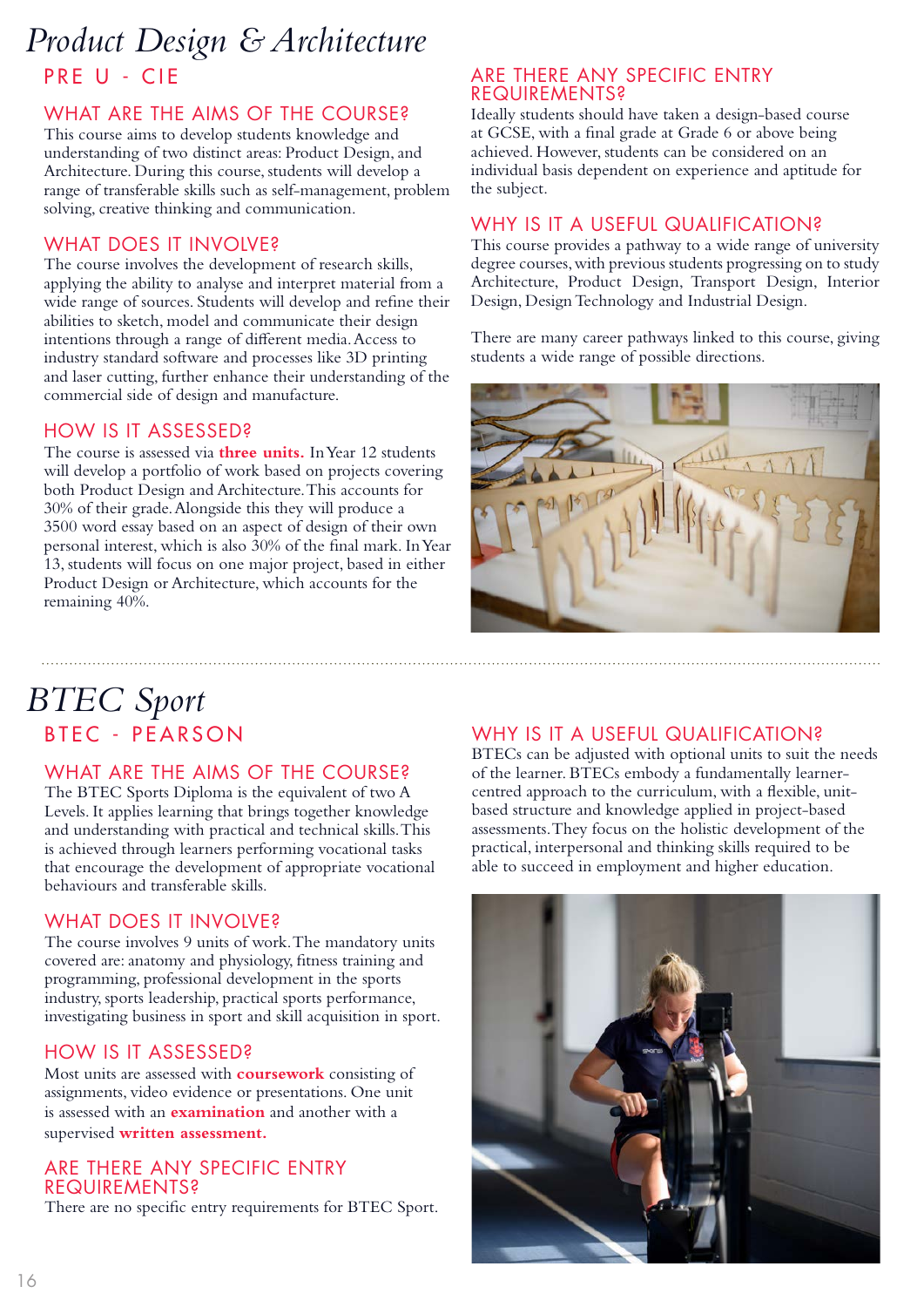

### INTERNATIONAL BACCALAUREATE *Biology*

### WHAT ARE THE AIMS OF THE COURSE?

- To develop essential knowledge and understanding of different areas of Biology and how they relate to each other
- To develop and demonstrate a deeper appreciation of the skills, knowledge and understanding of how science works
- To develop interest in and enthusiasm for Biology, including developing an interest in further study and careers in Biology
- To appreciate how society makes decisions about scientific issues and how the sciences contribute to the success of the economy and society.

### WHAT DOES IT INVOLVE?

**Core Modules** (Standard Level SL and Higher Level HL) These include: Cell biology; molecular biology; genetics; ecology; evolution and biodiversity; human physiology.

#### **Additional Higher Level Modules** (HL)

These include: Nucleic acids; metabolism; cell respiration and photosynthesis; plant biology; genetics and evolution; animal physiology.

#### **Standard Level and Higher Level options:**

These include: Neurobiology and behaviour; biotechnology and bioinformatics; ecology and conservation; human physiology.

### HOW IS IT ASSESSED?

**Assessment SL:** Paper 1 multiple choice questions. Paper 2 has a data-based question, short and extended questions and one essay question. Paper 3 covers experimental skills, short/ extended response questions on one option.

**Assessment HL:** Paper 1 multiple choice questions. Paper 2 data-based question, short and extended response questions and an essay question. Paper 3 is experimental skills and short/extended response questions.

**Assessed Practical** - Individual Investigation, 10 hours, worth 20%.

### ARE THERE ANY SPECIFIC ENTRY REQUIREMENTS?

While there are no specific entry requirements, it is strongly recommended that the student has a good background in a range of Biology topics.

### WHY IS IT A USEFUL QUALIFICATION?

Biology is a natural fit to pursuing career pathways in the science and health sectors. Students pursuing a qualification in Biology will develop skills in literacy, numeracy, problem solving and critical thinking. Biologists connect with natural, social, economic, political and technological fields, giving them insight into the ever changing world in which we live.

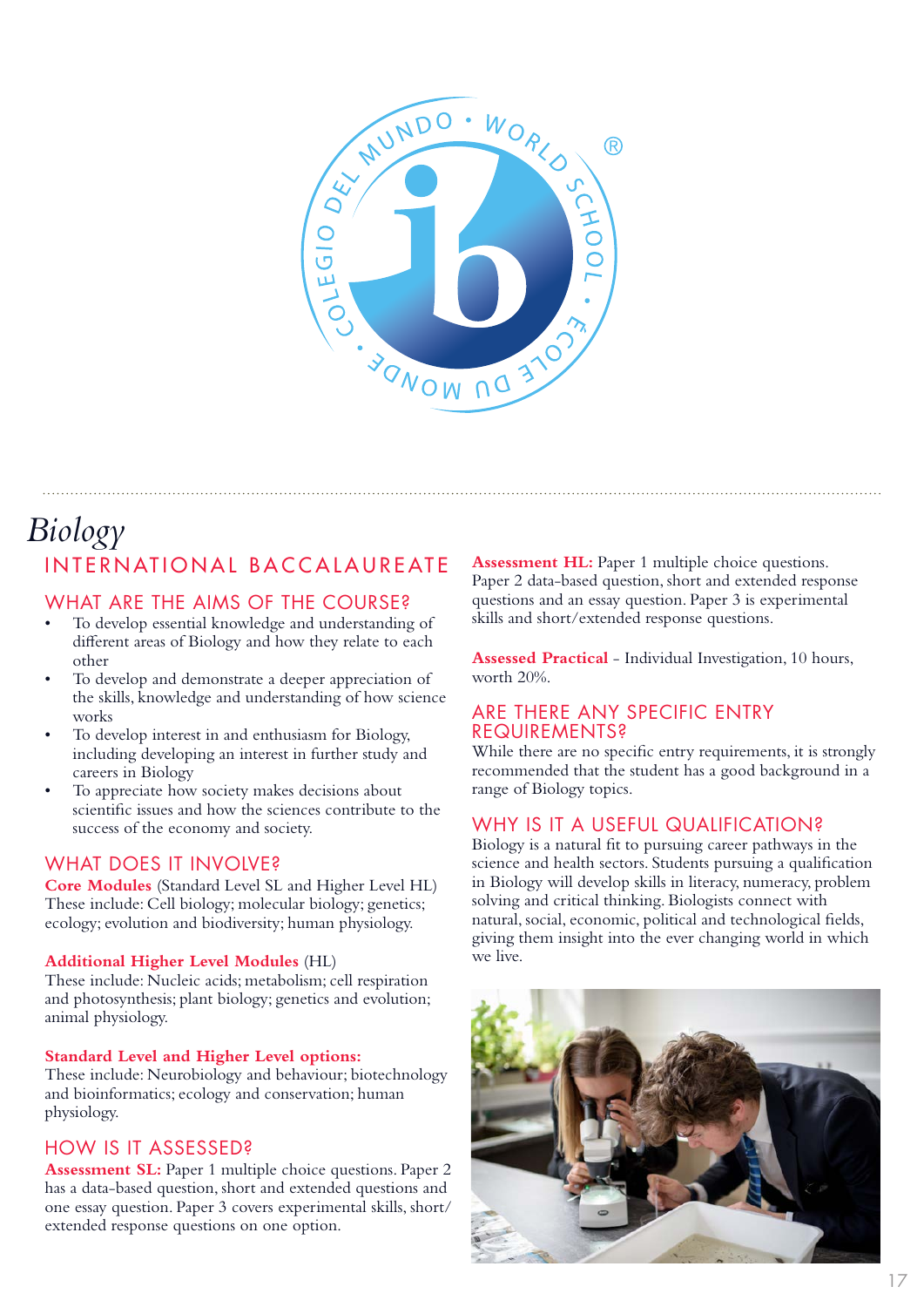### INTERNATIONAL BACCALAUREATE *Business Management*

### WHAT ARE THE AIMS OF THE COURSE?

The aims of the Business Management course at Higher Level and Standard Level are to:

- Encourage a holistic view of the world of business
- Empower students to think critically and strategically about individual and organisational behaviour
- Promote the importance of exploring business issues from different cultural perspectives, and from local, national and regional viewpoints
- Promote awareness of the importance of environmental, social and ethical factors in the actions of individuals and organisations

### WHAT DOES IT INVOLVE?

The course covers the key characteristics of business organisation including human resource management, finance and accounts, marketing and operations management. Links between the topics are central to the course. Through the exploration of six underpinning concepts (change, culture, ethics, globalisation, innovation and strategy), the course allows students to develop a holistic understanding of today's complex and dynamic business environment.

### HOW IS IT ASSESSED? **External Assessment**

External assessment for Higher Level and Standard Level students consists of two written examination papers.

- Paper 1 is based on a case study issued in advance.
- Paper 2 consists of structured questions based on stimulus material and an extended response question that assesses students' understanding of the key concepts of the course.

#### **Internal Assessment**

Internal assessment for HL students is a research project and for SL a written commentary on real world businesses.

### ARE THERE ANY SPECIFIC ENTRY **REQUIREMENTS?**

It is not necessary to have studied this subject previously, however proficiency in both English and Mathematics will be an indicator of potential in this subject. The course of study is highly analytical and does involve the learning of a significant amount of business-related terminology.

### WHY IS IT A USEFUL QUALIFICATION?

The skills gained in Business and Management allow students to build commercial awareness and start contributing to their chosen employer quickly and effectively.

The course teaches valuable skills and knowledge useful for university study in related areas.

### INTERNATIONAL BACCALAUREATE *Chemistry*

### WHAT ARE THE AIMS OF THE COURSE?

Students will explore the chemical world we live in. They will develop practical and analytical skills and develop their own investigative skills. They will study a wide range of theoretical topics and throughout the entire course will study the very nature of science. It is designed to be immersive and interactive and is an excellent preparation for studying Chemistry at university.

### WHAT DOES IT INVOLVE?

#### **Core Modules (Standard Level and Higher Level)**

The core topics studied at both Standard Level and, in more detail, Higher Level are:

stoichiometric relationships; atomic theory; periodicity; chemical bonding and structure; energetics/

thermochemistry; chemical kinetics; equilibrium; acids and bases; redox processes; organic chemistry; measurement and data processing; one optional unit.

Candidates are required to study one option from the list of below:

- **Materials**
- Biochemistry
- **Energy**
- Medicinal Chemistry

### HOW IS IT ASSESSED?

#### **External Assessment**

The external assessment for Standard Level and Higher Level consists of three written papers which account for 80% of the final mark.

#### **Internal Assessment**

The internal assessment for both Standard Level and Higher Level is a practical project which accounts for 20% of the final mark.

It is internally assessed and externally moderated by the International Baccalaureate Organisation (IBO).

#### ARE THERE ANY SPECIFIC ENTRY REQUIREMENTS?

Students should have obtained a minimum of a Grade 6 in iGCSE/GCSE Chemistry or Double Award Science.

### WHY IS IT A USEFUL QUALIFICATION?

To study Chemistry is to study the world in which we live. This central science is essential for future medical doctors, dentists and vets. It is fundamental to forensic science and environmental science, and opens doors to more science courses at university than any other subject. It contains significant transferable skills that will help all students with their studies in higher education whether they choose to study Chemistry or anything else.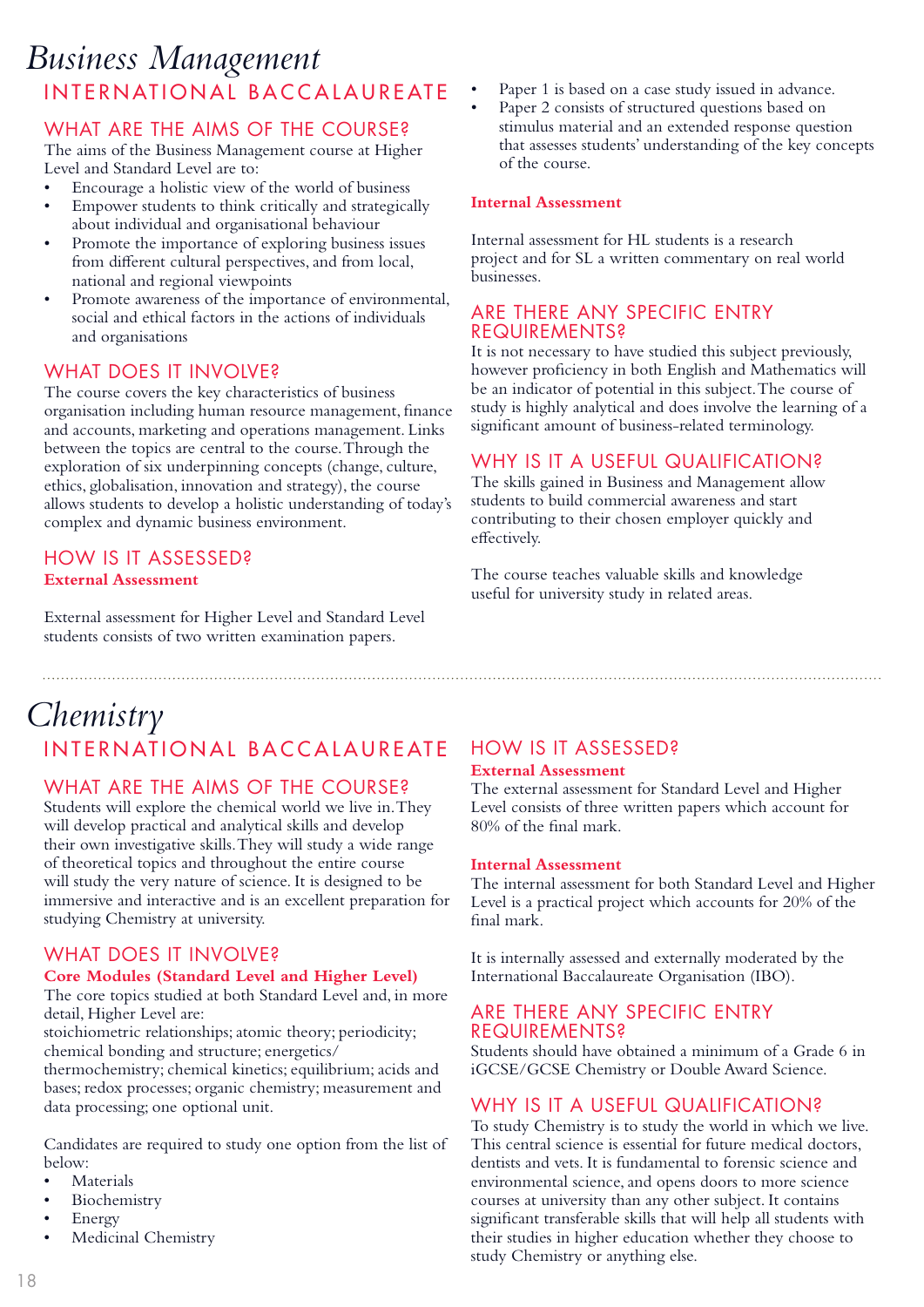### INTERNATIONAL BACCALAUREATE *Design and Technology*

### WHAT ARE THE AIMS OF THE COURSE?

The course can be seen as an interface between the science and the arts, using principles from both in the design cycle. The Design Technology IB course is based upon a model of learning that incorporates knowledge, skills and design principles in problem solving contexts.

Design and Technology develops students' interdisciplinary skills and their capacity for imaginative, innovative thinking, creativity and independence.

### WHAT DOES IT INVOLVE?

Students studying Design and Technology IB at Rossall will have the opportunity to gain a broad understanding of the skills and knowledge inherent within this area of design. Students will be encouraged to develop their critical thinking, to see the relationships between designer, manufacturer and user, and to perceive the importance of the subject within the world in which we live.

### HOW IS IT ASSESSED?

All Standard and Higher Level students complete a design project as an **internal assessment** task. Internal assessment accounts for 40% of the final mark.

The **Standard Level** course is assessed through a multiple choice paper (Paper 1), a core paper, which consists of a short response and extended answer questions (Paper 2), and the internal assessment design project.

At **Higher Level**, students answer an additional paper (Paper 3) based on the HL extension material, one of which is based on a case study.

#### ARE THERE ANY SPECIFIC ENTRY REQUIREMENTS?

It is beneficial to have studied a design-related subject at GCSE level, however, the course assumes no prior knowledge and is assessed solely on the material studied over the two years.

### WHY IS IT A USEFUL QUALIFICATION?

This course provides a pathway into a diverse range of university courses and future careers. Previous students have left Rossall to study Engineering, Industrial Design, Transport Design, Product Design and Architecture.

These are fast developing sectors where there are currently many opportunities for graduates with this type of qualification.

### INTERNATIONAL BACCALAUREATE *Economics*

### WHAT ARE THE AIMS OF THE COURSE?

The aim of Economics is to understand the world around us and to provide students with tools to interpret society's decisions. The course equips students with the literary and numerical skills to collect empirical evidence about how the economy is performing, and to make judgments on policy. The course offers a broad, rigorous choice for students with an innate intellectual curiosity.

### WHAT DOES IT INVOLVE?

The basic question Economics seeks to answer is how resources should be allocated, arising from the problem of scarcity. The course seeks to answer questions such as: 'Why does the price of crude oil rise when an oil pipeline is damaged?' 'Is measuring 'economic development' more important than GDP?' and 'How should the Government intervene in the market to prevent air pollution?' Standard Level and Higher Level students of Economics are presented with a common syllabus, with a Higher Level extension in some topics.

### HOW IS IT ASSESSED?

Both Standard Level and Higher Level complete three **Internal Assessments** worth 30% of the final grade for SL and 20% for HL.

### **Standard Level two papers:**

Paper One: Extended Response

75 minutes worth 30% of final grade. Paper Two: Data Response 1 hour 45 minutes 40% of final grade.

#### **Higher Level three papers:**

Paper One: Extended response 75 minutes worth 20% of final grade. **Paper 2:** Data response 1 hour 45 minutes 30% of final grade. **Paper 3:** Policy response 1 hour 45 minutes worth 30% of final grade.

### ARE THERE ANY SPECIFIC ENTRY REQUIREMENTS?

There are no specific entry requirements, though enthusiasm for the subject, and a curiosity for what goes on in the world are highly desirable. There will be essays and mathematical problems throughout the course, so some confidence with English and numeracy is helpful.

### WHY IS IT A USEFUL QUALIFICATION?

Economics combines neatly with a vast array of other subjects, and helps students understand the reasons behind political decisions. It is part of Group 3 in the IB programme 'Individuals and Societies' and complements many other subjects therein. The breadth of skills required, and the depth of understanding students gain from the course, make Economics a demanding, but highly respected qualification to obtain.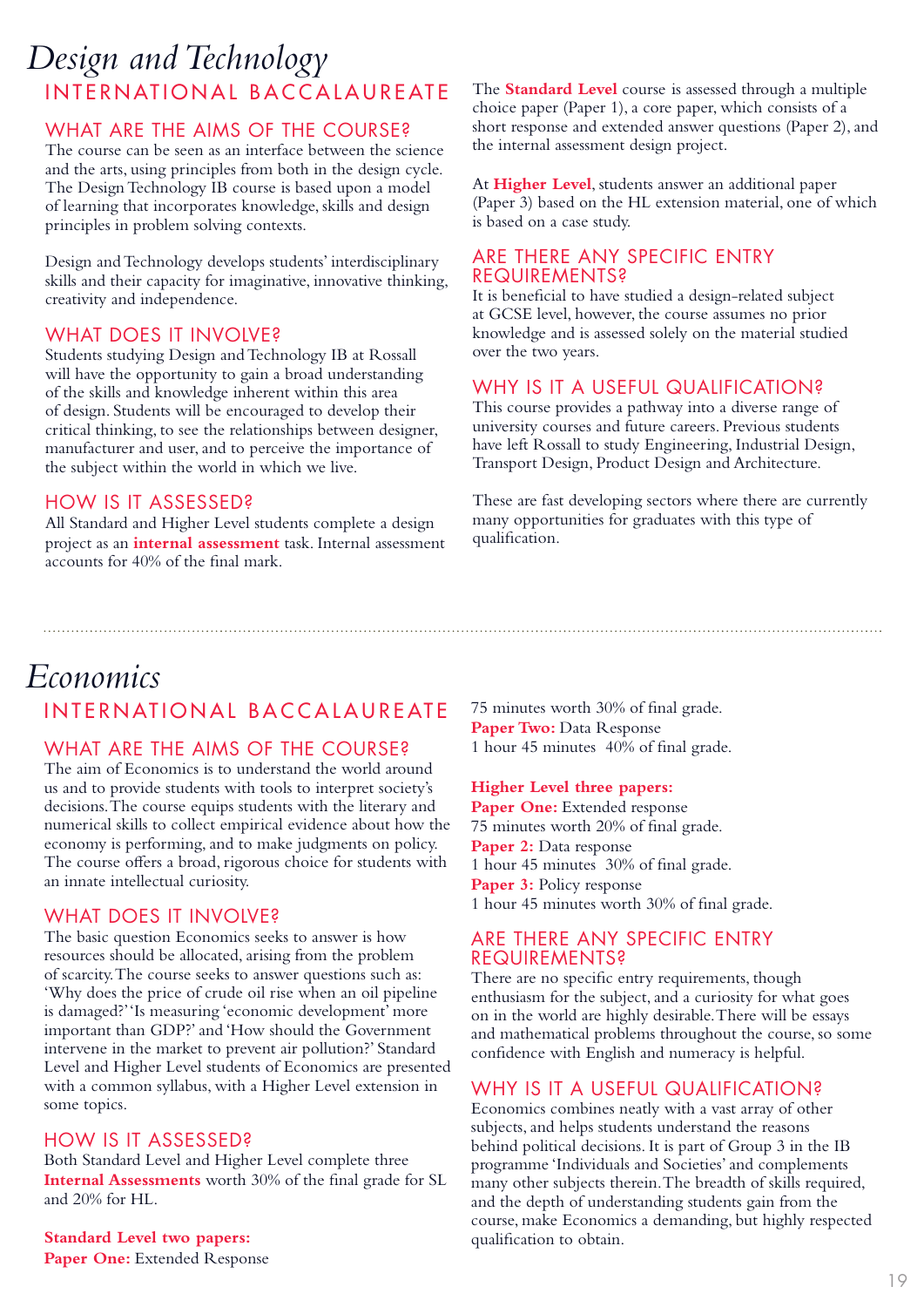### INTERNATIONAL BACCALAUREATE *English A - Language and Literature*

### WHAT ARE THE AIMS OF THE COURSE?

This course aims to foster a lifelong interest in and enjoyment of language and literature amongst students who are encouraged to communicate and collaborate with confidence. Students develop skills in interpretation, analysis and evaluation of a wide range of texts, developing sensitivity to the formal and aesthetic qualities of them and an appreciation of how they contribute to diverse responses and open up multiple meanings.

### WHAT DOES IT INVOLVE?

Students will learn about the complex and dynamic nature of language. Throughout the course, students will explore the various ways in which language choices, text types, literary forms and contextual elements all affect meaning. Through close analysis of various types of text and literary forms, students will consider their own interpretations, as well as the critical perspectives of others, to explore how such positions are shaped by cultural beliefs and to negotiate meanings for texts.

### HOW IS IT ASSESSED?

At Standard Level, 70% of the course is assessed externally through two examination papers.

**Paper 1** (1 hour 15 minutes) paper consists of two nonliterary passages, from two different text types, each accompanied by a question. Students choose one passage and write an analysis of it.

**Paper 2** (1 hour 45 minutes) consists of four general questions. In response to one question students write a comparative essay based on two works studied in the course.

30% of the course is assessed internally through an **oral commentary.**

#### ARE THERE ANY SPECIFIC ENTRY REQUIREMENTS?

GCSE or iGCSE grade 6 or equivalent

### WHY IS IT A USEFUL QUALIFICATION?

The course develops students into critically minded and coherent communicators with a sensitivity to the foundational nature, and pervasive influence, of language in the world at large.

### INTERNATIONAL BACCALAUREATE *Environmental Systems and Societies*

### WHAT ARE THE AIMS OF THE COURSE?

- To promote understanding of environmental processes from local to global
- To provide a body of knowledge, methodologies and skills that can be used in the analysis of environmental issues at local and global levels
- To recognise the extent to which technology plays a role in both causing and solving environmental problems
- To appreciate the value of local and international collaboration in resolving environmental problems.
- To appreciate that environmental issues may be controversial.

### WHAT DOES IT INVOLVE?

Students will study the ecosystem, human population, resource use, conservation and biodiversity, population management, global warming and environmental value systems.

### HOW IS IT ASSESSED?

**External assessment** consists of two written papers and provides opportunities for students to demonstrate an understanding through the application, use, synthesis, analysis and evaluation of environmental issues, information, concepts, methods, techniques and explanations.

**Internal assessment** accounts for 20% of the final assessment and is comprised of a series of practical and fieldwork activities.

### ARE THERE ANY SPECIFIC ENTRY **REQUIREMENTS?**

Students will be able to study this course successfully with no specific previous knowledge of Science or Geography.

An awareness of local global environmental concerns and an understanding of scientific investigative methods would be good preparation.

### WHY IS IT A USEFUL QUALIFICATION?

The prime intent of this course is to provide students with a coherent perspective of the inter-relationships between environmental systems and societies; one that enables them to adopt an informed personal response to the wide range of pressing environmental issues that they will inevitably come to face.

Students' attention can be constantly drawn to their own relationship with their environment and the significance of choices and decisions that they make in their own lives.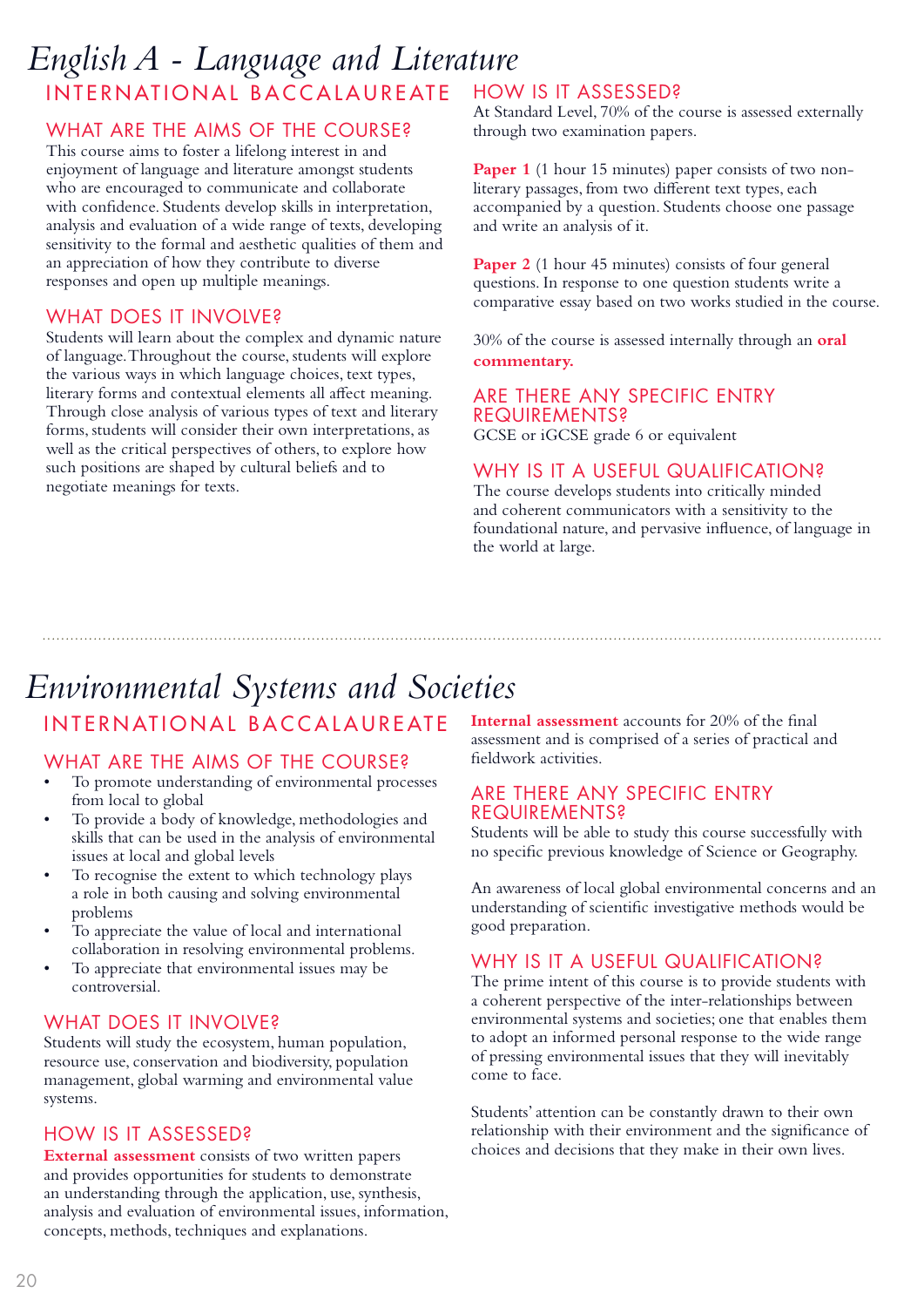### INTERNATIONAL BACCALAUREATE *Geography*

### WHAT ARE THE AIMS OF THE COURSE?

The aims of the Geography syllabus at Standard Level (SL) and Higher Level (HL) are to enable students to:

- Develop an understanding of the inter-relationships between people, places, spaces and the environment
- Develop a concern for human welfare and the quality of the environment, and an understanding of the need for planning and sustainable management
- Appreciate the relevance of Geography in analysing contemporary issues and challenges, and develop a global perspective of diversity and change.

### WHAT DOES IT INVOLVE?

**Optional themes:** Drainage basins; coastal margins; extreme environments; geophysical hazards; leisure, tourism and sport; food and health; urban environments.

**Global Change** - Changing population; global climate vulnerability and resilience; global resource consumption and security.

**Geographic Perspectives** - Global interactions; power, places and networks; human development and diversity; global risks and resilience.

**Fieldwork** - written report on a fieldwork question.

### HOW IS IT ASSESSED?

**Paper 1** (SL - 90 minutes, 35%; HL - 2 hours 15 minutes, 35%). Each option has a structured question and an extended answer question.

**Paper 2** (SL - 75 minutes, 40%; HL - 75 minutes, 25%). Three structured questions, based on each core unit, an infographic stimulus, with structured questions and one extended answer question.

Paper 3 (HL only - 1 hour, 20%). Choice of three extended answer questions, based on each HL core unit.

**Internal Assesment** - Fieldwork question to be based on any suitable topic from the syllabus. SL-25%, HL-20%

### ARE THERE ANY SPECIFIC ENTRY REQUIREMENTS?

Students should have gained a Grade 6 at iGCSE/GCSE or equivalent. Students who have not studied GCSE Geography may find the Geography HL or SL courses challenging.

### WHY IS IT A USEFUL QUALIFICATION?

IB Geography develops intellectual skills, such as critically evaluating and judging evidence; research skills, such as using a range of technical methods for the collection and analysis of data; transferable skills, such as teamwork, problem solving, IT skills, and communication skills; personal attributes, such as time-management, development of responsibility.

Geography is a useful subject for those planning to continue their studies in areas such as Civil Engineering, Sociology and Geology.

### INTERNATIONAL BACCALAUREATE *History*

### WHAT ARE THE AIMS OF THE COURSE?

IB History is an exploratory subject that encourages you to develop a sense of inquiry. It is also a course that aims to foster a deeper understanding of the past whilst allowing you to engage with multiple perspectives before expressing your own informed opinions. This will include an exploration of the nature of humans and the world today within a political, economic, social and cultural framework.

### WHAT DOES IT INVOLVE?

At Standard Level, the course comprises Papers 1 and 2.

Paper 1 is 'The Move to Global War' - Japanese, German and Italian expansion in the 1930s.

Paper 2 involves two main topics - 'Twentieth Century Authoritarian States' and 'The Cold War: Superpower Tensions and Rivalries'.

At **Higher Level** you will additionally study 'Italian and German Unification', 'Imperial Russia, Revolution and the establishment of the Soviet Union' and interwar European politics.

### HOW IS IT ASSESSED?

Two **written examinations** at Standard Level and three at Higher Level. In addition, you will conduct their own **personal investigation** on a topic of their choice.

### ARE THERE ANY SPECIFIC ENTRY REQUIREMENTS?

A Grade 6 or above in GCSE History or equivalent (e.g. English) is recommended.

### WHY IS IT A USEFUL QUALIFICATION?

The course will encourage you to become an independent learner, with the tools to form your own opinions and to defend and substantiate them. The course is designed to reinforce an emphasis upon international-mindedness, encouraging you to appreciate a multitude of global perspectives. You will explore historical examples of many of the challenges that face the world today, such as conflict, rights and governance, increasing an understanding of contemporary society by engaging with the past.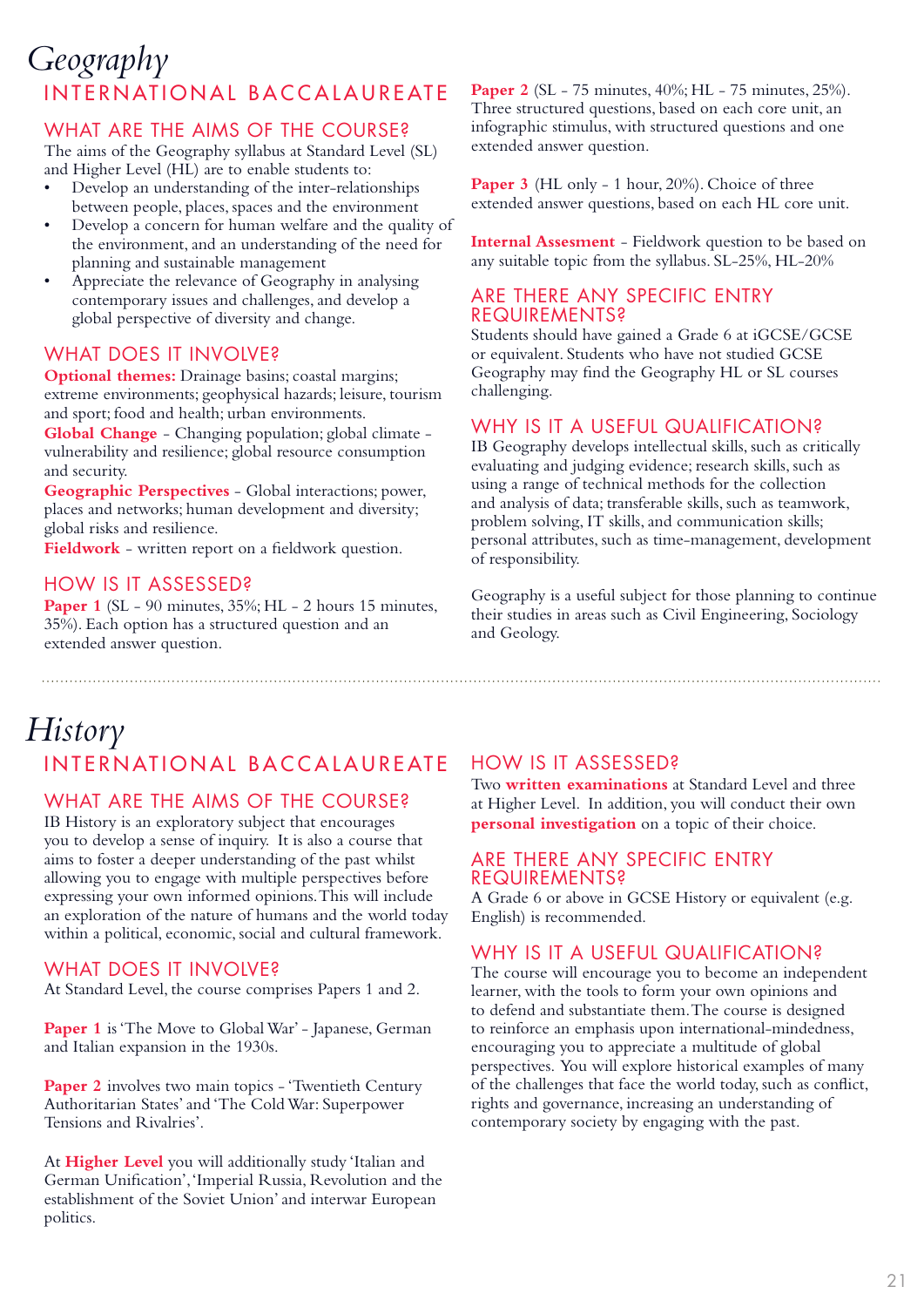### INTERNATIONAL BACCALAUREATE *Language ab initio*

### WHAT ARE THE AIMS OF THE COURSE?

Language ab initio is a language acquisition course designed for students with no prior experience of the target language, or for those students with very limited previous exposure.

### WHAT DOES IT INVOLVE?

- Develop international-mindedness through the study of languages, cultures, and ideas and issues of global significance
- Enable students to communicate in the language they have studied in a range of contexts and for a variety of purposes.

### HOW IS IT ASSESSED?

#### Paper 1 (1 hour)

Productive skills—writing (30 marks)

Two written tasks of 70–150 words each from a choice of three tasks, choosing a text type for each task from among those listed in the examination instructions.

#### Paper 2 (1 hour 45 minutes)

Receptive skills—separate sections for listening and reading (65 marks) 50%

Listening comprehension (45 minutes) (25 marks) Reading comprehension (1 hour) (40 marks)

### **Individual Oral Assessment**

An internal assessment.

### ARE THERE ANY SPECIFIC ENTRY **REQUIREMENTS?**

There are no specific entry requirements for Language ab initio.

### WHY IS IT A USEFUL QUALIFICATION?

This course provides students, through language learning and the process of inquiry, with opportunities for intellectual engagement and the development of critical and creative, thinking skills.



### INTERNATIONAL BACCALAUREATE *Language A - Literature (English, German)*

### WHAT ARE THE AIMS OF THE COURSE?

This course aims to foster a lifelong interest in and enjoyment of literature amongst students who develop skills in interpretation, analysis and evaluation. Students cultivate a sensitivity to the formal and aesthetic qualities of literary texts and an appreciation of how they contribute to diverse responses and open up multiple meanings.

### WHAT DOES IT INVOLVE?

Students will learn about the various manifestations of literature as a powerful mode of writing across cultures and throughout history. Through close analysis of literary texts in a number of forms and from different times and places, students will consider their own interpretations, as well as the critical perspectives of others. This course is particularly concerned with empowering students to consider the ways in which literature represents and constructs social and cultural identities.

While English and German are primarily offered, there are twenty-three **Self Taught languages** available to study. Rossall seeks to provide expert tuition for any requested language. Courses offered previously include: Chinese, Dutch, Russian, Spanish, Turkish and Vietnamese.

### HOW IS IT ASSESSED?

Paper 1 is a guided literary analysis (Standard Level 35%, 1 hour 15 minutes; Higher Level 35% 2 hours 15 minutes) consisting of two passages, from two different literary

forms, each accompanied by a question - one is answered at Standard Level, both at Higher Level.

Paper 2 is a comparative essay (Standard Level 35%, 1 hour 45 minutes; Higher Level 25%, 1 hour 45 minutes) consisting of four general questions. In response to one question, students write a comparative essay based on two works studied in the course.

**Higher Level** students also complete an essay worth 20% on one literary work studied during the course.

The **Internal Assessment** is based on extracts from two works studied, and takes the form of an oral presentation and a susequent question and answer session based on how the extracts treat a particular global issue. It is worth 30% at Standard Level and 20% at Higher Level.

### ARE THERE ANY SPECIFIC ENTRY REQUIREMENTS?

GCSE or iGCSE Grade 6 or equivalent.

### WHY IS IT A USEFUL QUALIFICATION?

The course provides opportunities for students to collaborate and be better prepared for an ever-changing world of work. Students are encouraged to become reflective, creative and critical thinkers, and confident communicators. Through the study of a wide range of texts, students are encouraged to think about the needs, perspectives, values and attitudes of other people. They will become more independent learners and global citizens through the study of a variety of texts and perspectives.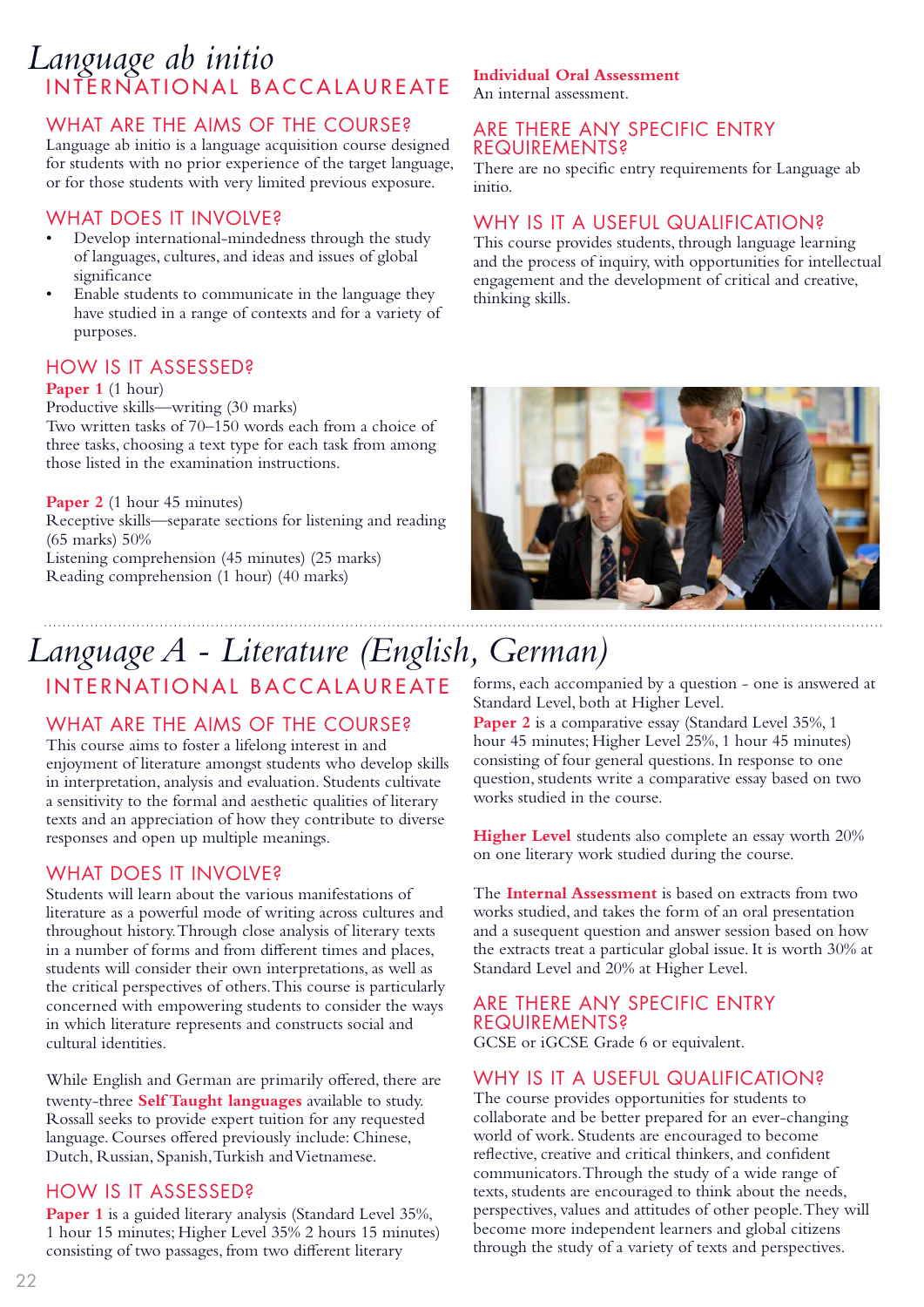### INTERNATIONAL BACCALAUREATE appropriate text type. *Language B (English, French, German, Spanish)*

### WHAT ARE THE AIMS OF THE COURSE?

Students are expected to extend the range and complexity of the language they use and understand in order to communicate. They continue to develop their knowledge of vocabulary and grammar, as well as their conceptual understanding of how language works, in order to construct, analyse and evaluate arguments on a variety of topics relating to course content and the target language culture(s).

### WHAT DOES IT INVOLVE?

The study of language requires careful attention to forms, structures, functions and conceptual understandings of language. Knowledge of vocabulary and grammar is reinforced and extended by understanding: audience, context, purpose, meaning. Students expand the range of their communication skills by understanding and producing a wide variety of oral and written texts. Students must study authentic texts that explore the culture(s) of the target language. At HL they also study two literary works.

### HOW IS IT ASSESSED?

75% External assessment.

Paper 1 (25% - Standard Level 1 hour 15 minutes, Higher Level 1 hour 30 minutes) consists of one writing task of 250–400 words at SL and 450-600 words at HL from a choice of three, each from a different theme, using an

Paper 2 (50% - Standard Level 1 hour 45 minutes, Higher Level 2 hours) consists of comprehension exercises on three audio passages and three written texts, drawn from all five themes.

An **Internal Assessment** (25%) consists of an individual oral assessment which involves a presentation based on a visual stimulus at SL and on an extract from one of the literary works at HL, followed by a conversation with the teacher on the topic of the stimulus and one additional topic. At Higher Level, one or more additional themes may be discussed.

#### ARE THERE ANY SPECIFIC ENTRY REQUIREMENTS?

GCSE or iGCSE Grade 4 or equivalent.

### WHY IS IT A USEFUL QUALIFICATION?

The course centres on language acquisition ensuring that students have access to, and are exposed, to an additional language. Students engage with issues of global significance, use critical-thinking skills and listen carefully to the perspectives of others. They learn to show respect for the rights of people everywhere, critically appreciate the values and traditions of others and show empathy, compassion and respect.

### INTERNATIONAL BACCALAUREATE *Mathematics*

### WHAT ARE THE AIMS OF THE COURSE?

- To appreciate the international dimensions of Mathematics and the multiplicity of its cultural and historical perspectives
- Foster enjoyment from engaging in mathematical pursuits, and develop an appreciation of the beauty, power and usefulness of Mathematics
- Develop logical, critical and creative thinking in Mathematics
- Develop patience and persistence in problem solving
- Have an enhanced awareness of technological developments in a variety of mathematical contexts

### WHAT DOES IT INVOLVE?

Mathematics is split into Analysis and Approaches, or Applications and Interpretations.

For Higher Level we offer both courses, and for Standard Level we offer Applications and Interpretations. For both courses an intimate understanding of the content is required by the end.

Higher Level is a very challenging course, broadly equivalent to A level Further Mathematics, whilst Standard Level is equivalent to A level Mathematics.

### HOW IS IT ASSESSED?

**Mathematics Higher Level** Two examination papers - 30% each Paper 3 - 20% Coursework - 20%

#### **Mathematics Standard Level**

Two examination papers - 40% each Coursework - 20%

### ARE THERE ANY SPECIFIC ENTRY REQUIREMENTS?

**Mathematics Higher Level:** Grade 8/9 at iGCSE/GCSE and have a natural aptitude for mathematics.

**Mathematics Standard Level:** Grade 6 or equivalent at Higher Tier iGCSE/GCSE.

### WHY IS IT A USEFUL QUALIFICATION?

**Higher Level:** The course provides a sound basis for students wishing to pursue sciences, engineering, economics or similar mathematics related courses at university. The course facilitates detail and rigour, enabling the students to develop high standards of mathematical processing.

**Mathematics Standard Level:** This course provides a grounding for students considering a degree in a subject which requires mathematical understanding including Social Sciences, Business and Economics.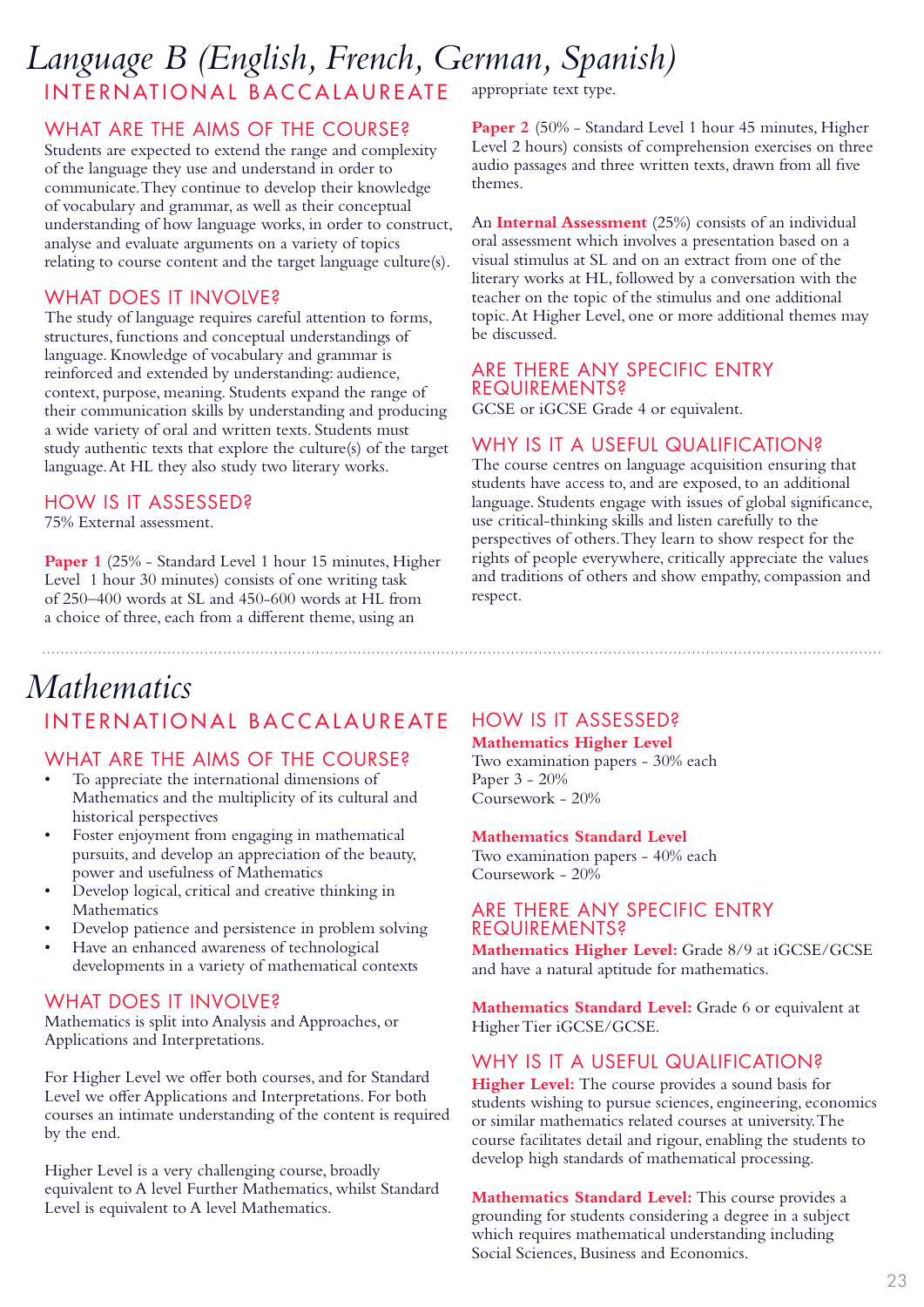### INTERNATIONAL BACCALAUREATE *Music*

### WHAT ARE THE AIMS OF THE COURSE?

The aims of Music are to enable students to:

- Become informed, reflective and inquisitive musicians
- Understand the dynamic and changing nature of music
- Explore the value and diversity of the arts across time, place and cultures
- Develop perceptual and analytical skills
- Develop their knowledge and potential as musicians, both personally and collaboratively.

### WHAT DOES IT INVOLVE?

Students will explore a range of musical material from across four areas of inquiry. These are:

- Music for sociocultural and political expression
- Music for listening and performance
- Music for dramatic impact, movement and entertainment
- Music technology in the electronic and digital age

### HOW IS IT ASSESSED?

**Exploring Music in Context;** this consists of the study of musical genres and styles from a range of places and times. Students will explore familiar and unfamiliar music from three different contexts (personal, local, global). Students will keep a music journal that catalogues a range of explorative projects across a range of different musical styles.

Externally marked, 30% SL / 20% HL

**Experimenting With Music;** students will submit a portfolio consisting of a variety of compositions and performances. These must relate to at least two of the areas of inquiry.

Internally marked, 30% SL / 20% HL

Presenting Music; students will submit a variety of performances demonstrating engagement with a range of musical works from across the four areas of inquiry. Externally marked, 40% SL / 30% HL

### INTERNATIONAL BACCALAUREATE *Philosophy*

### WHAT ARE THE AIMS OF THE COURSE?

IB Philosophy provides students with the opportunity to engage with some of the big philosophical questions, and to work out their own responses to issues that have engaged humanity since Ancient Greece. Students will learn a range of philosophical methodologies, and apply them to a selection of key problems.

### WHAT DOES IT INVOLVE?

There are elements to the course: (i) What is it to be Human?; (ii) Moral Philosophy; (iii) Contemporary Society; (iv) What is Philosophy?; (v) set text: Descartes' 'Meditations'. • **The Contemporary Music Maker;** (HL only) students will submit a continuous presentation that documents an innovative and collaborative project. Internally marked, 30% HL.

### ARE THERE ANY SPECIFIC ENTRY REQUIREMENTS?

While prior music experience is not mandatory at Standard Level, it is recommended. Students should bear in mind that much of this course consists of creating and performing music. Prior experience of playing and writing music would be very beneficial.

### WHY IS IT A USEFUL QUALIFICATION?

The Diploma Programme Music course provides an appropriate foundation for further study in Music at university level or in Music career pathways.

It also provides an enriching and valuable course of study for students who may pursue other careers. This course provides all students with the opportunity to engage in the world of music as lifelong participants.



### HOW IS IT ASSESSED?

At HL, there are 3 exams (1hr, 1hr 15 mins, 2hrs 30 mins). At SL, there are two exams (1hr, 1hr 45 mins). All students complete an IA in which they write about a philosophical issue found in a film, piece of literature, or news article.

### ARE THERE ANY SPECIFIC ENTRY REQUIREMENTS?

Curiosity is the essential requirement - students must be willing to question their own beliefs and values, and rigorously scrutinise abstract ideas. Being argumentative is also desirable.

### WHY IS IT A USEFUL QUALIFICATION?

Philosophy students make use of the tools of logic and reason to analyse the ways humans use language to describe the world, and our place within it. They learn critical thinking, close reading, clear writing, and logical analysis, all of which are key skills to take forward into higher education and employment.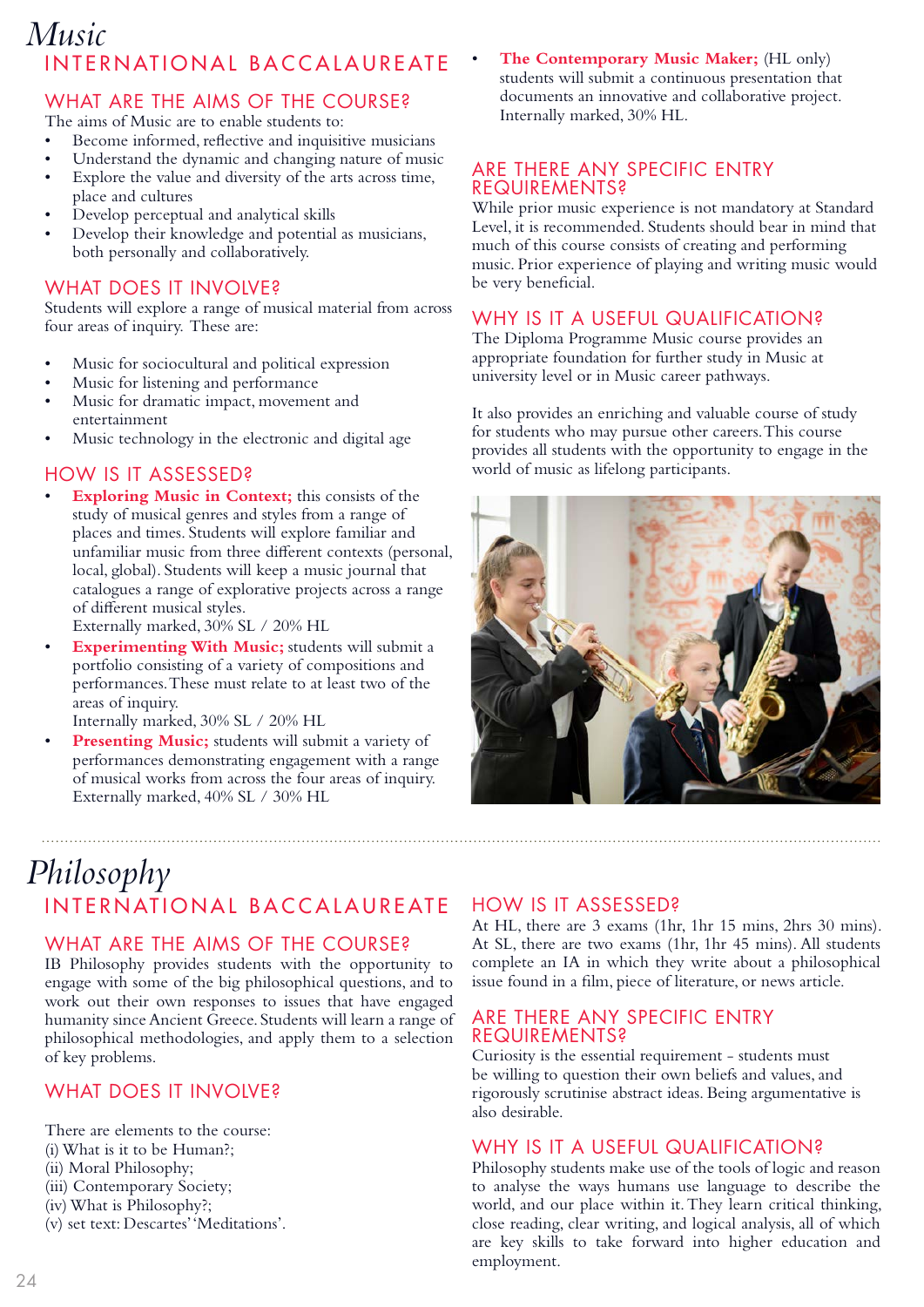### INTERNATIONAL BACCALAUREATE *Physics*

### WHAT ARE THE AIMS OF THE COURSE?

- To appreciate scientific study and creativity within a global context through stimulating and challenging opportunities
- To apply and use a body of knowledge, methods and techniques that characterise science and technology
- To develop experimental and investigative scientific skills including the use of current technologies
- To develop an understanding of the relationships between scientific disciplines and their influence on other areas of knowledge.

### WHAT DOES IT INVOLVE?

- **Core topics:** Measurements and uncertainties; mechanics; thermal physics; waves; electricity and magnetism; circular motion and gravitation; atomic, nuclear and particle physics; energy production
- **Additional Higher Level topics:** Wave phenomena; fields; electromagnetic induction; quantum and nuclear physics
- **Option topic:** Relativity, engineering physics, imaging or astrophysics
- A **collaborative, interdisciplinary activity** which can be practically or theoretically based.

### HOW IS IT ASSESSED?

**External assessment details—Standard Level (SL)** Paper 1 –multiple-choice questions on core content.

### *Psychology*INTERNATIONAL BACCALAUREATE

### WHAT ARE THE AIMS OF THE COURSE?

The aims of Psychology are to enable students to:

- Develop an awareness of how psychological research can be applied for the benefit of human beings
- Ensure that ethical practices are upheld in psychological inquiry
- Develop an understanding of the biological, cognitive and sociocultural influences on human behaviour
- Develop an understanding of alternative explanations of behaviour
- Understand and use diverse methods of psychological inquiry

### WHAT DOES IT INVOLVE?

In both Higher and Standard Level Psychology, students will undertake **three core areas** of study in the first year. These are biological, social and cognitive psychology.

The themes in the first year include, social

influence; stereotype formation and effects; Post Traumatic Stress Disorder, the biology of love,

and memory. Alongside this, students will also learn research methodology and undertake various experimental pieces of work. The Higher Level extension topics are animal experimentation, globalisation and cognition in a digital world.

In the second year, Higher Level and Standard Level

- Paper 2 –Short-answer and extended-response questions on core material.
- Paper 3 Questions on core and SL option material.
- **External assessment details—Higher Level (HL)**
- Paper 1 multiple-choice questions
- Paper 2 Short-answer and extended-response questions on the core and HL material.

Paper 3 – Questions on core, HL and option material.

**Internal (individual) assessment:** Duration: 10 hours; weighting: 20%

### ARE THERE ANY SPECIFIC ENTRY REQUIREMENTS?

Physics Higher Level: Grade 7 at iGCSE/GCSE and an aptitude for Mathematics as this course goes well beyond A Level.

**Physics Standard Level:** Grade 6 at Higher Tier iGCSE/ GCSE Physics and Maths as this course is much closer to A Level than AS Physics in level of difficulty and content covered.

### WHY IS IT A USEFUL QUALIFICATION?

A qualification in Physics is essential for many branches of engineering and recommended for courses in Pure Science, Electronics, Veterinary Science and Medicine.

Physics is also classed as a facilitating subject by the Russell Group that represents 24 leading UK Universities. These can help students keep their options open when choosing a degree and many of the top universities will ask you to have at least one qualification in a facilitating subject.

students will study Abnormal (Clinical) Psychology as an applied module. Higher Level students will then also take the Psychology of Health as an applied module and the qualitative research module.

### HOW IS IT ASSESSED?

### **Higher Level**

Three papers: Paper 1 (35%), Paper 2 (25%), Paper 3 (20%) Internal assessment (20%) group quantitative experiment and written report.

### **Standard Level**

Two papers: Paper 1 (50%), Paper 2 (25%) Internal assessment (25%) group quantitative experiment and written report.

### ARE THERE ANY SPECIFIC ENTRY REQUIREMENTS?

There are no specific entry requirements but students should have attained a Grade 6 or above in GCSE (or equivalent) Maths, English and a Science (preferably Biology).

### WHY IS IT A USEFUL QUALIFICATION?

Psychology is now recognised as a full Science and universities now welcome it as a facilitating subject. Students who have taken this course have gone on to many different careers from working with chefs and supermarkets to medicine, business and marketing and, of course, the various disciplines within Psychology.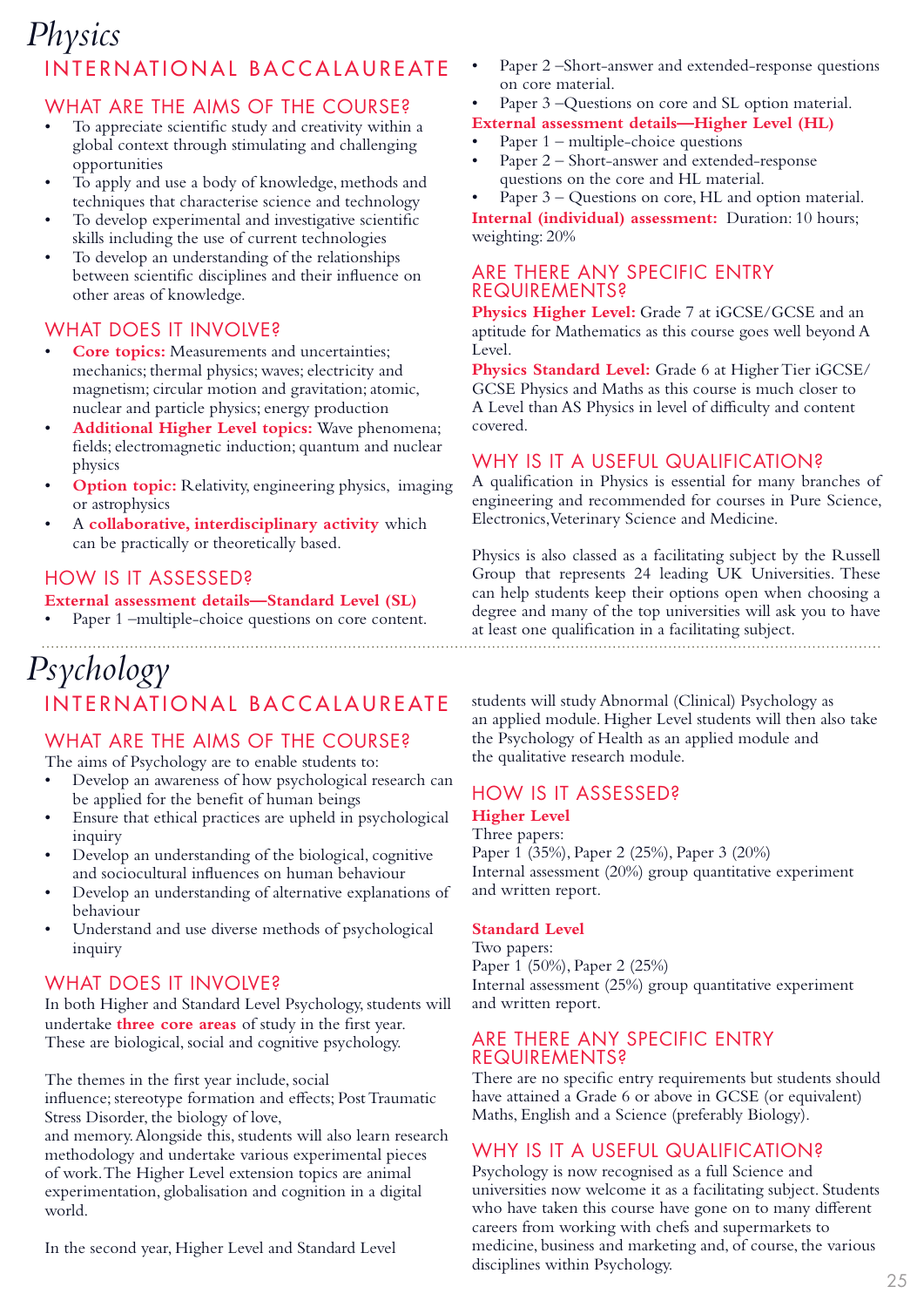### INTERNATIONAL BACCALAUREATE *Visual Arts*

### WHAT ARE THE AIMS OF THE COURSE?

This course aims to enable students to:

- Enjoy lifelong engagement with the arts
- Become informed, reflective and critical practitioners in the arts
- Understand the dynamic and changing nature of the arts
- Explore and value the diversity of the arts across time, place and cultures
- Express ideas with confidence and competence
- Develop perceptual and analytical skills

### WHAT DOES IT INVOLVE?

While undertaking this course students will:

- Make artwork that is influenced by personal and cultural contexts
- Become informed and critical observers and makers of visual culture and media
- Develop skills, techniques and processes in order to communicate concepts and ideas

### HOW IS IT ASSESSED?

At both Standard Level and Higher Level the course consists of three interrelated areas.

- Theoretical practice results in a **Comparative Study**  worth 20% of the final mark and is marked externally
- Art-making practice results in a **Process Portfolio** worth 40% of the final mark and is marked externally

• Curatorial practice results in an **Exhibition** worth 40% of the final mark and is marked internally

### ARE THERE ANY SPECIFIC ENTRY REQUIREMENTS?

It is most beneficial if students taking this course have studied GCSE or equivalent in Art and Design.

### WHY IS IT A USEFUL QUALIFICATION?

The IB Visual Arts course encourages students to challenge their own creative and cultural expectations and boundaries. Students develop analytical skills in problem-solving and divergent thinking, while working towards technical proficiency and confidence as art-makers. In addition to exploring and comparing visual arts from different perspectives, students are expected to engage in, experiment with and critically reflect upon a range of contemporary practices and media.



### *English as an Additional Language*

### IELTS

### WHAT ARE THE AIMS OF THE COURSE?

- To provide preparation and training for the IELTS Academic Test
- To help you develop the language skills you need to succeed in your other academic subjects and prepare for university study.
- To develop general English skills to enable you to participate fully in all areas of school life.

### WHAT DOES IT INVOLVE?

Most students requiring EAL will have 4 hours of tuition a week in Year 12, and 3 hours a week in Year 13. Teaching takes place in relatively small groups. The focus will be on developing the more formal, academic language required for study at this level. Students will cover a range of topics relevant to the IELTS examination and will be encouraged to participate actively in lessons. Clinics will be available for those requiring additional practice or support.

### HOW IS IT ASSESSED?

The examination involves four separate components:

#### **Reading**

A 1 hour paper with 40 questions based on 3 reading passages.

### **Writing**

A 1 hour paper with 2 tasks. Task 1 is based on a visual stimulus and Task 2 is a discussion essay.

#### **Listening**

Students will listen to four recorded texts, monologues and conversations by a range of native speakers, and answer a series of questions.

#### **Speaking**

The speaking component is conducted by an IELTS examiner and takes between 11 and 14 minutes to complete.

### ARE THERE ANY SPECIFIC ENTRY REQUIREMENTS?

We strongly recommend that students aim to reach level B2 before starting an A Level course.

### WHY IS IT A USEFUL QUALIFICATION?

IELTS is the most widely accepted English language qualification at universities in the UK and other countries.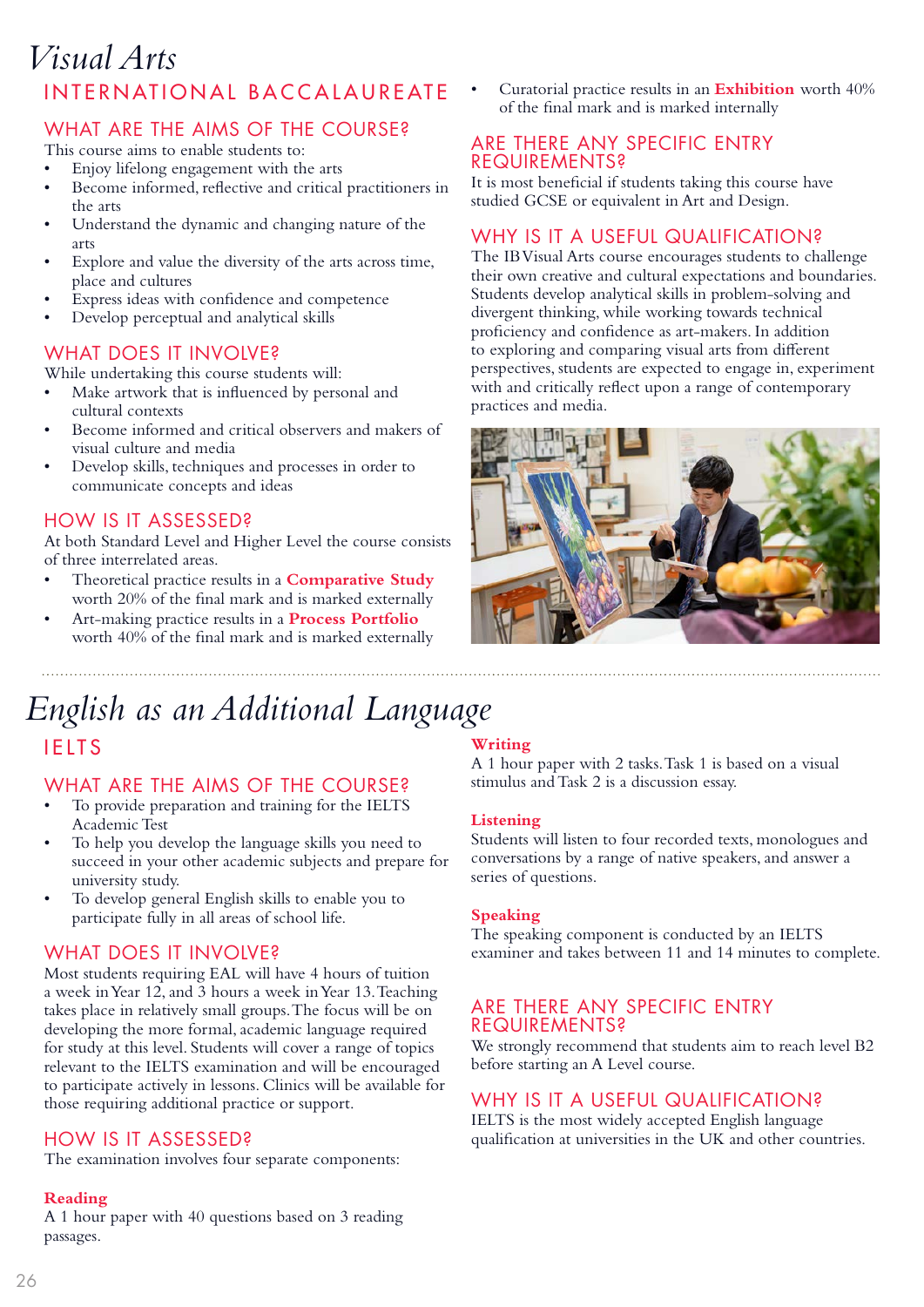### *University Destinations* DESTINATIONS 2021

In recent years, students from Rossall have gone on to study at top national and local universities, including Oxbridge (8%), Imperial (5%), Lancaster (18%) and Manchester (24%).

**Rossall**

- 1. Birbeck, University of London
- 2. Durham University
- 3. Imperial College London
- 4. Instituto Maragoni, London
- 5. King's College London
- 6. Loughborough University
- 7. Manchester Metropolitan University
- 8. Oxford Brookes University
- 9. Queen's University, Belfast
- 10. Regents University, London.
- 11. Royal Holloway, University of London
- 12. Teeside University, Middlesborough
- 13. The University of Edinburgh
- 14. University of Bath
- 15. University of Birmingham
- 16. University of Bradford
- 17. University of Bristol
- 18. University of East Anglia
- 19. University of Exeter
- 20. University of Huddersfield
- 21. University of Leeds
- 22. University of Leicester
- 23. University of Liverpool
- 24. University of Manchester
- 25. University of Nottingham
- 26. University of Reading
- 27. University of Sheffield
- 28. University of Stirling
- 29. University of Sussex
- 30. University of Warwick
- 31. University of Westminster, London
- 32. University of York

### INTERNATIONAL UNIVERSITIES

Carleton University, Canada Charles University, Prague Chicago State University, USA Hamburg School of Business Administration IE University Madris, Spain Indiana University, Bloomington International School of Management, University of Hamburg Les Roches, Marbella Middlesex University, Dubai Universidad Iberoamericana, Mexico University of Hamburg

### OTHER ROUTES

Burnley Football Club Mercedes - Degree Apprenticeship RAF Officer Training

 $\boxed{18}$ 

1

29

31

22 6

32

11

8 26

3  $10^{5}$  4

2

16  $20^{121}$ 

 $\overline{\phantom{a}}$   $\overline{\phantom{a}}$   $\overline{\phantom{a}}$   $\overline{\phantom{a}}$   $\overline{\phantom{a}}$   $\overline{\phantom{a}}$   $\overline{\phantom{a}}$   $\overline{\phantom{a}}$   $\overline{\phantom{a}}$   $\overline{\phantom{a}}$   $\overline{\phantom{a}}$   $\overline{\phantom{a}}$   $\overline{\phantom{a}}$   $\overline{\phantom{a}}$   $\overline{\phantom{a}}$   $\overline{\phantom{a}}$   $\overline{\phantom{a}}$   $\overline{\phantom{a}}$   $\overline{\$ 

25

14 17

15 30

24

23

19

13

28

9 and 12 and 20 and 20 and 20 and 20 and 20 and 20 and 20 and 20 and 20 and 20 and 20 and 20 and 20 and 20 and